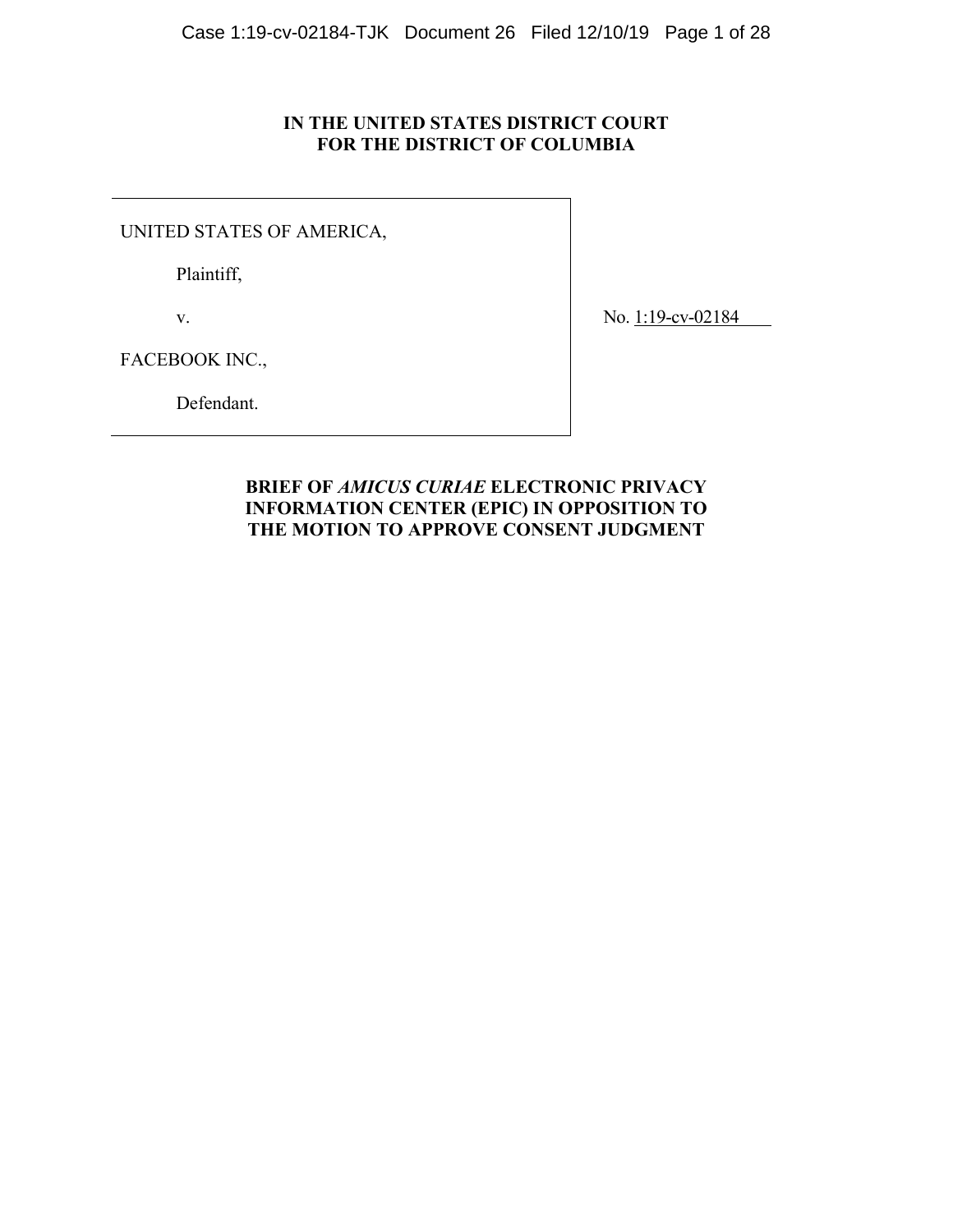# **TABLE OF CONTENTS**

| The proposed settlement is both procedurally and substantively unfair and<br>must be rejected due to the expansive and vague release of liability granted by |
|--------------------------------------------------------------------------------------------------------------------------------------------------------------|
| The settlement does not meaningfully change Facebook's business<br>П.<br>practices or correct the violations of Section 5 and the 2012 Consent Order 12      |
| The injunctive relief is not adequate to protect Facebook users 12<br>А.                                                                                     |
| The FTC has the authority to change Facebook's business and data<br>B.                                                                                       |
| A monetary penalty is not sufficient to address Facebook's repeated                                                                                          |
| The Court Should Carefully Consider Comments of Amici as other<br>Opportunities for Public Comment are Precluded in this Settlement Review 22                |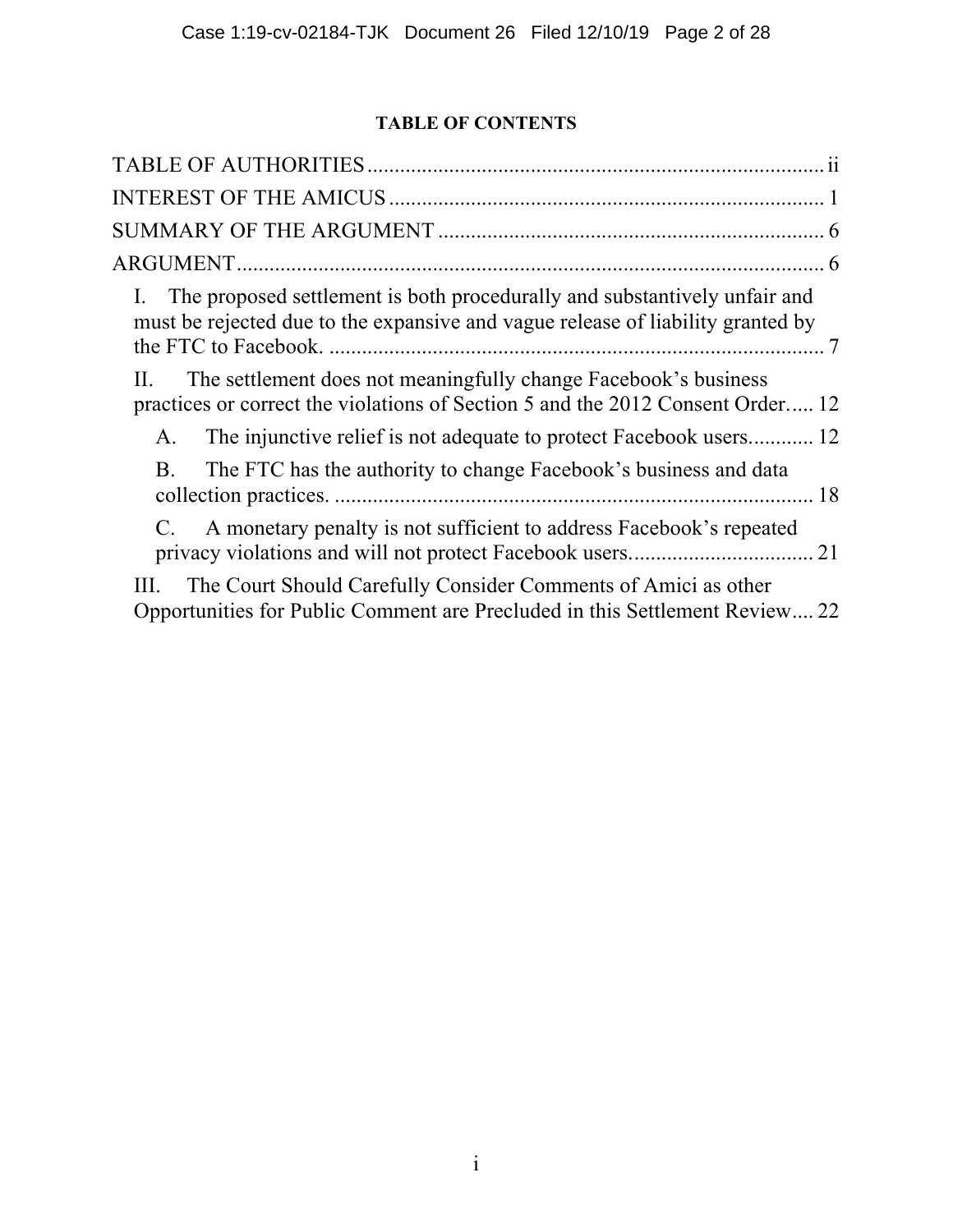# **TABLE OF AUTHORITIES**

## **Cases**

| Appalachian Voices v. McCarthy,                                                                |
|------------------------------------------------------------------------------------------------|
|                                                                                                |
| Citizens for a Better Env't v. Gorsuch,                                                        |
|                                                                                                |
| In re Idaho Conservation League,                                                               |
|                                                                                                |
| Massachusetts v. Microsoft Corp.,                                                              |
|                                                                                                |
| Nat'l Audubon Soc'y, Inc. v. Watt,                                                             |
|                                                                                                |
| United States v. District of Columbia,                                                         |
|                                                                                                |
| United States v. MTU America Inc.,                                                             |
|                                                                                                |
| United States v. Trucking Emp'rs, Inc.,                                                        |
|                                                                                                |
| <b>Statutes</b>                                                                                |
|                                                                                                |
| <b>Regulations</b>                                                                             |
|                                                                                                |
| <b>Other Authorities</b>                                                                       |
|                                                                                                |
|                                                                                                |
|                                                                                                |
|                                                                                                |
| Consumer Privacy Groups' Complaint, Request for Investigation, Injunction, and Other           |
|                                                                                                |
| Decision and Order, In re: Facebook, FTC No. 092-3184, Dkt. No. C-4365, 2012 WL                |
|                                                                                                |
| Decision and Order, <i>In re: Uber Technologies, Inc.</i> , FTC No. 1523054 (Oct. 25, 2018) 23 |
| Dissenting Statement of Commissioner Rebecca Slaughter, In re Facebook, Inc., FTC File         |
|                                                                                                |
| Dissenting Statement of Commissioner Rohit Chopra, In re Facebook, Inc., FTC File No.          |
|                                                                                                |
| EPIC Complaint, Request for Investigation, Injunction, and Other Relief, In re: Facebook       |
|                                                                                                |
|                                                                                                |
| EPIC, Comments to the FTC re: Draft Strategic Plan for Fiscal Years 2018 to 2022 (Dec.         |
|                                                                                                |
| EPIC, Comments to the FTC, In re: of Facebook, Inc., FTC File No. 092 3184 (Dec. 27,           |
|                                                                                                |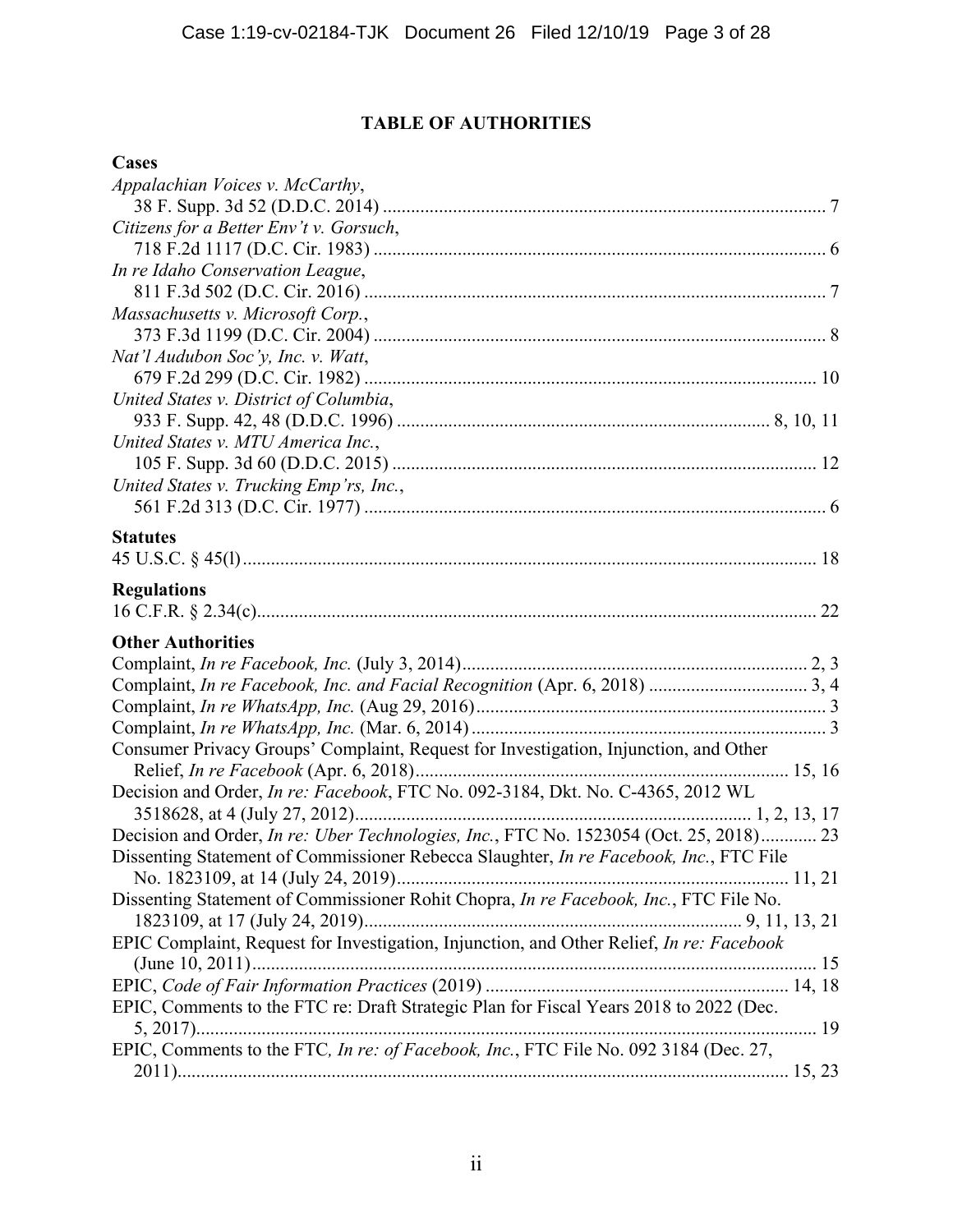| EPIC, Comments to the FTC, In re: Paypal, Inc., FTC File No. 162-3102 (March 29,          |    |
|-------------------------------------------------------------------------------------------|----|
|                                                                                           | 22 |
| EPIC, Comments to the FTC, In re: Snapchat, Inc., FTC File No. 132 3078 (June 9, 2014) 23 |    |
| EPIC, Comments to the FTC, In re: Uber Technologies, Inc., FTC File No. 152-3054          |    |
|                                                                                           |    |
|                                                                                           |    |
| Fed. Trade Comm'n, FTC Notifies Facebook, WhatsApp of Privacy Obligations in Light of     |    |
|                                                                                           |    |
| Kevin Martin, Vice President, U.S. Public Policy, Facebook, Letter to Senator Ron Wyden   |    |
|                                                                                           |    |
| Latanya Sweeney, Matching Known Patients to Health Records in Washington State Data       |    |
|                                                                                           |    |
| Letter from EPIC et al. to Maureen Ohlhausen, Acting Chairman, FTC, and Terrell           |    |
|                                                                                           |    |
| Letter from Senators Edward Markey (D-MA), Richard Blumenthal (D-CT), and Josh            |    |
| Hawley (R-MO) to FTC Chairman Simons and Commissioners Chopra, Phillips,                  |    |
|                                                                                           |    |
|                                                                                           |    |
| Marc Rotenberg, Fair Information Practices and the Architecture of Privacy, 2001 Stan.    |    |
| 18                                                                                        |    |
| Marc Rotenberg, The Facebook-Whatsapp Lesson: Privacy Protection Necessary for            |    |
|                                                                                           |    |
| Nick Stat, Facebook Sets Aside \$3 Billion Ahead of Record FTC Fine Over Privacy          |    |
|                                                                                           |    |
| Press Release, Cicilline Statement on Facebook Settlement (July 12, 2019) 22              |    |
| Press Release, Fed. Trade Comm'n, Facebook Settles FTC Charges That It Deceived           |    |
|                                                                                           |    |
| Press Release, Fed. Trade Comm'n, Statement by the Acting Director of FTC's Bureau of     |    |
| Consumer Protection Regarding Reported Concerns About Facebook Privacy Practices          |    |
| . 4                                                                                       |    |
| PricewaterhouseCoopers, Independent Assessor's Report on Facebook's Privacy Program:      |    |
| Initial Assessment Report for the Period Aug. 15, 2012 to Feb. 11, 2013, (reprocessed     |    |
|                                                                                           | 18 |
| Regulation (EU) 2016/679, of the European Parliament and the Council of 27 April 2016     |    |
| on the protection of natural persons with regard to the processing of personal data and   |    |
| on the free movement of such data, and repealing Directive 95/46/EC (General Data         |    |
|                                                                                           |    |
| Rob Price, Why Facebook's Stock Jumped Despite Facing a Record-breaking \$5 Billion       |    |
|                                                                                           |    |
| Sheera Frenkel & Cade Metz, WhatsApp Co-Founder Leaving Facebook Amid User Data           |    |
|                                                                                           |    |
|                                                                                           |    |
|                                                                                           |    |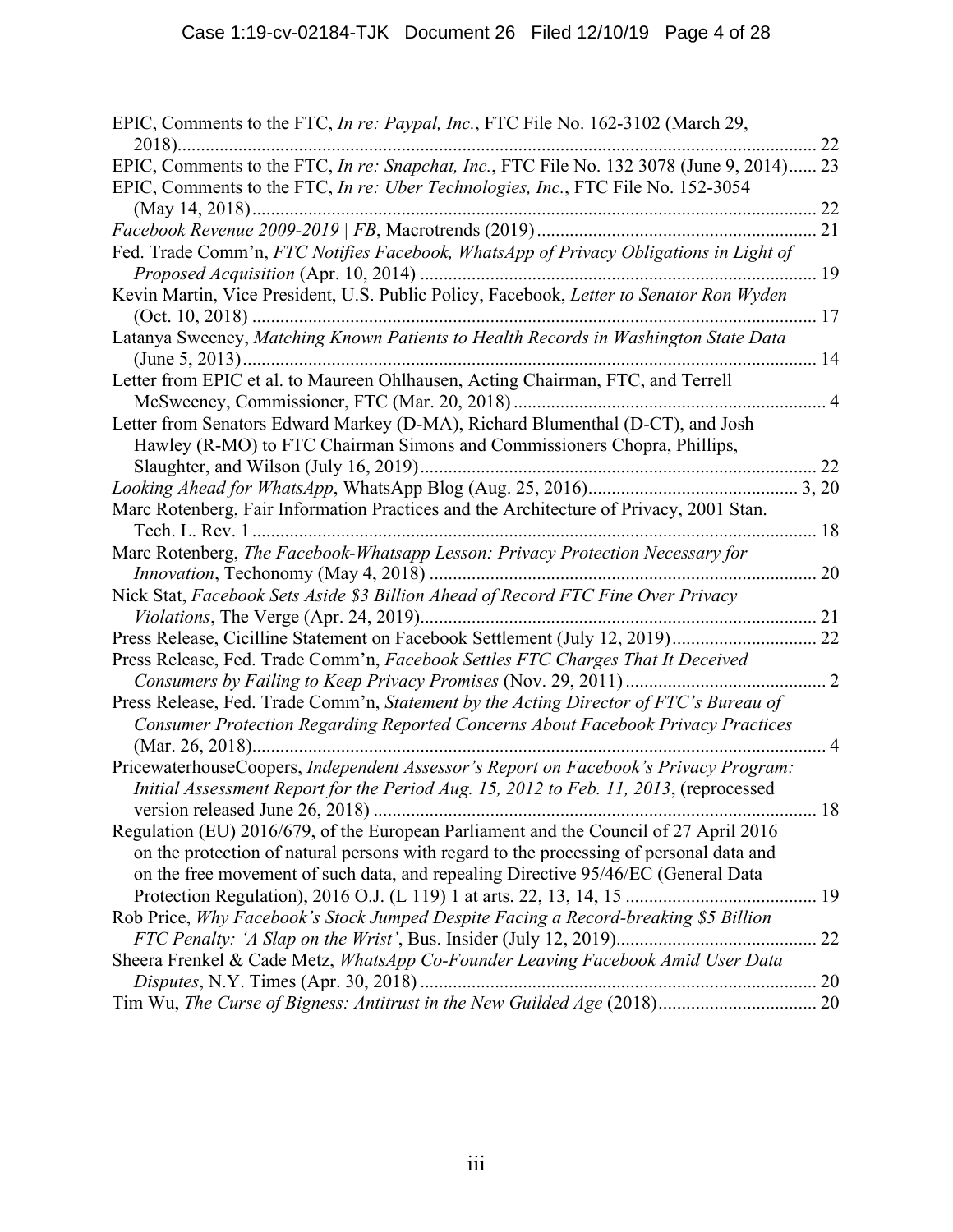### **INTEREST OF THE AMICUS**

The Electronic Privacy Information Center is a public interest research center in Washington, D.C. EPIC was established in 1994 to focus public attention on emerging civil liberties issues and to protect privacy, the First Amendment, and other constitutional values.

EPIC frequently litigates cases in the D.C. Circuit concerning emerging privacy and civil liberties issues. *See, e.g.,* EPIC *Amicus* Brief, *Attias v. Carefirst, Inc.* 865 F.3d 620 (D.C. Cir. 2017) (arguing that data breach victims have sufficiently alleged an injury-in-fact redressable by a court and for standing to sue); *EPIC v. FTC*, 844 F. Supp. 2d 98 (D.D.C. 2012) (alleging that the Federal Trade Commission failed to enforce a consent order against Google after the company materially changed its business practices concerning user privacy).

From 2009 to 2011, EPIC and a coalition of consumer organizations pursued several complaints with the Federal Trade Commission, alleging that Facebook had changed user privacy settings and disclosed the personal data of users to third parties without the consent of users. *See* EPIC Mot, Exs. 1–3, ECF Nos. 5-2, 5-3, 5-4. EPIC conducted extensive research and documented the instances of Facebook overriding the users' privacy settings to reveal personal information and to disclose, for commercial benefit, user data, and the personal data of friends and family members, to third parties without their knowledge or affirmative consent. *Id*.

In response to the complaints, the FTC launched an extensive investigation into Facebook's policies and practices. The FTC and issued a Preliminary Order against Facebook in 2011 and then a Final Order in 2012. Agreement Containing Consent Order, In re: Facebook, Inc. (2011); *See* Decision and Order, *In re: Facebook*, FTC No. 092-3184, Dkt. No. C-4365, 2012 WL 3518628, at 4 (July 27, 2012) [hereinafter "2012 Consent Order"]. Under the 2012 Consent Order, Facebook is prohibited from making any future misrepresentations about the privacy and security of a user's personal information, requires Facebook to establish a

1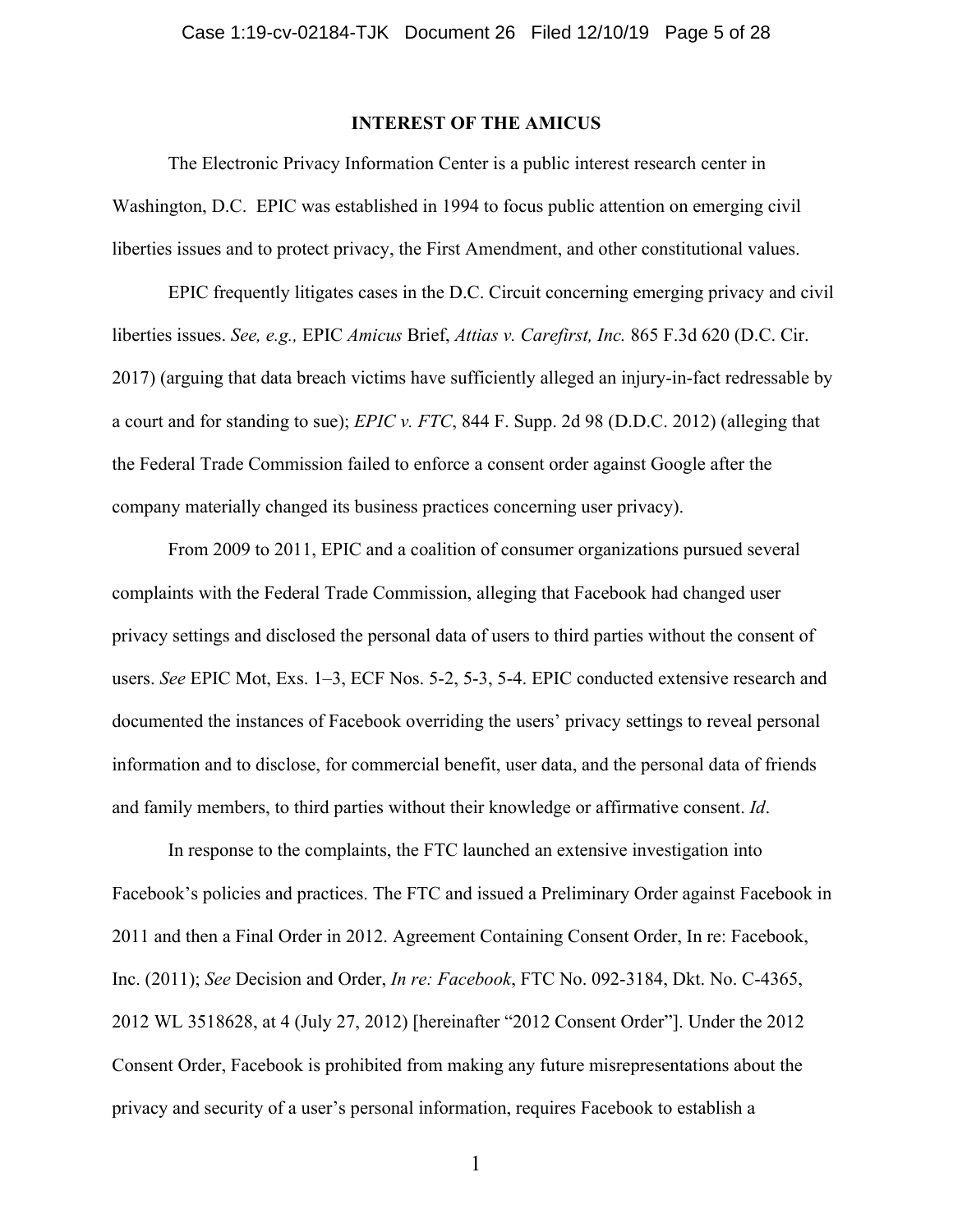### Case 1:19-cv-02184-TJK Document 26 Filed 12/10/19 Page 6 of 28

comprehensive privacy program, requires Facebook to remove user information within thirty days after a user deletes an account, requires Facebook to obtain a user's express consent before enacting changes its data sharing methods, and requires Facebook to have an independent privacy audit every two years. 2012 Consent Order, *supra*, § 5.

The Commission made clear EPIC's role in the establishment of the 2012 Consent Order, which is the legal basis of the proposed settlement now before this Court. In announcing the proposed Consent Order, the Commission stated that "Facebook's privacy practices were the subject of complaints filed with the FTC by the Electronic Privacy Information Center and a coalition of consumer groups." Press Release, Fed. Trade Comm'n, *Facebook Settles FTC Charges That It Deceived Consumers by Failing to Keep Privacy Promises* (Nov. 29, 2011). 1

Since 2012, EPIC has filed five detailed complaints with the Commission regarding Facebook's business practices, alleging violations of the Consent Order. *See* EPIC Mot., Exs. 6– 10, ECF No. 5. All of these complaints, as well as many similar complaints brought to the Commission by consumer and privacy organizations representing the interests of Facebook users, would be extinguished by the proposed consent decree that the FTC and Facebook have submitted.

In 2014, EPIC submitted a complaint to the FTC concerning Facebook's manipulation of users' News Feeds for psychological research. Complaint, *In re Facebook, Inc.* (July 3, 2014), EPIC Mot., Ex. 6, ECF No. 5-7. EPIC argued that Facebook had "altered the News Feeds of Facebook users to elicit positive and negative emotional responses." *Id.* at 1. EPIC further alleged that the researchers "failed to follow standard ethical protocols for human subject research" and that Facebook violated Section 5 of the FTC Act when it did not get users'

<sup>1</sup> http://www.ftc.gov/opa/2011/11/privacysettlement.shtm.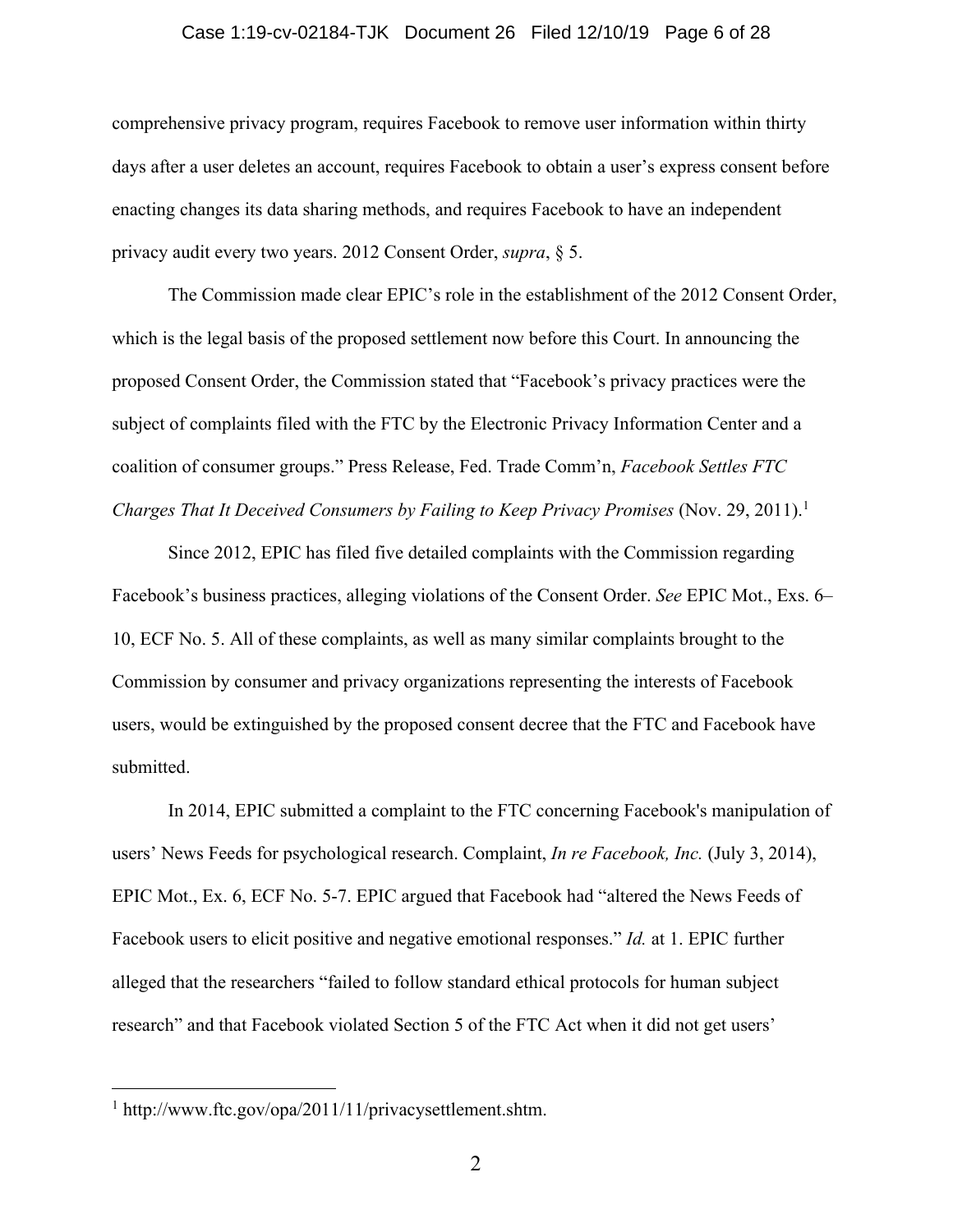### Case 1:19-cv-02184-TJK Document 26 Filed 12/10/19 Page 7 of 28

permission to conduct this study or notify users that their data would be disclosed to researchers. *Id.* These allegations have not been addressed by the FTC.

Also in 2014, EPIC and the Center for Digital Democracy filed a complaint urging the Commission to block Facebook's proposed acquisition of WhatsApp, a competing messaging service, warning that Facebook would seek to acquire the personal data of WhatsApp users. Complaint, *In re WhatsApp, Inc.* (Mar. 6, 2014), EPIC Mot., Ex. 7, ECF No. 5-8. In 2016, after the merger had been approved, WhatsApp announced its plans to transfer users' personal information to Facebook, including their phone numbers, for Facebook to use for targeted advertising. *Looking Ahead for WhatsApp*, WhatsApp Blog (Aug. 25, 2016). <sup>2</sup> EPIC and CDD filed a complaint with the FTC opposing the transfer of WhatsApp user data to Facebook and arguing that the proposed policy changes violated Section 5 of the FTC Act. Complaint, *In re WhatsApp, Inc.* (Aug 29, 2016), EPIC Mot., Ex. 8, ECF No. 5-9. These allegations have not been addressed by the FTC.

In 2018, EPIC and a coalition of consumer privacy organizations filed a complaint with the Federal Trade Commission charging that Facebook's facial recognition practice lacked privacy safeguards and violated the 2012 Consent Order with the Commission. Complaint, *In re Facebook, Inc. and Facial Recognition* (Apr. 6, 2018), EPIC Mot., Ex. 9, ECF No. 5-10. As EPIC explained in its complaint, in early 2018, Facebook began routinely scanning photos, posted by users, for biometric facial matches without the consent of either the image subject or the person who uploaded the photo. *Id.* EPIC and consumer groups requested that "the Commission investigate Facebook, enjoin the deployment of additional facial recognition techniques as a violation of the 2011 Consent Order, and require Facebook to modify its

<sup>2</sup> https://blog.whatsapp.com/10000627/Looking-ahead-for-WhatsApp.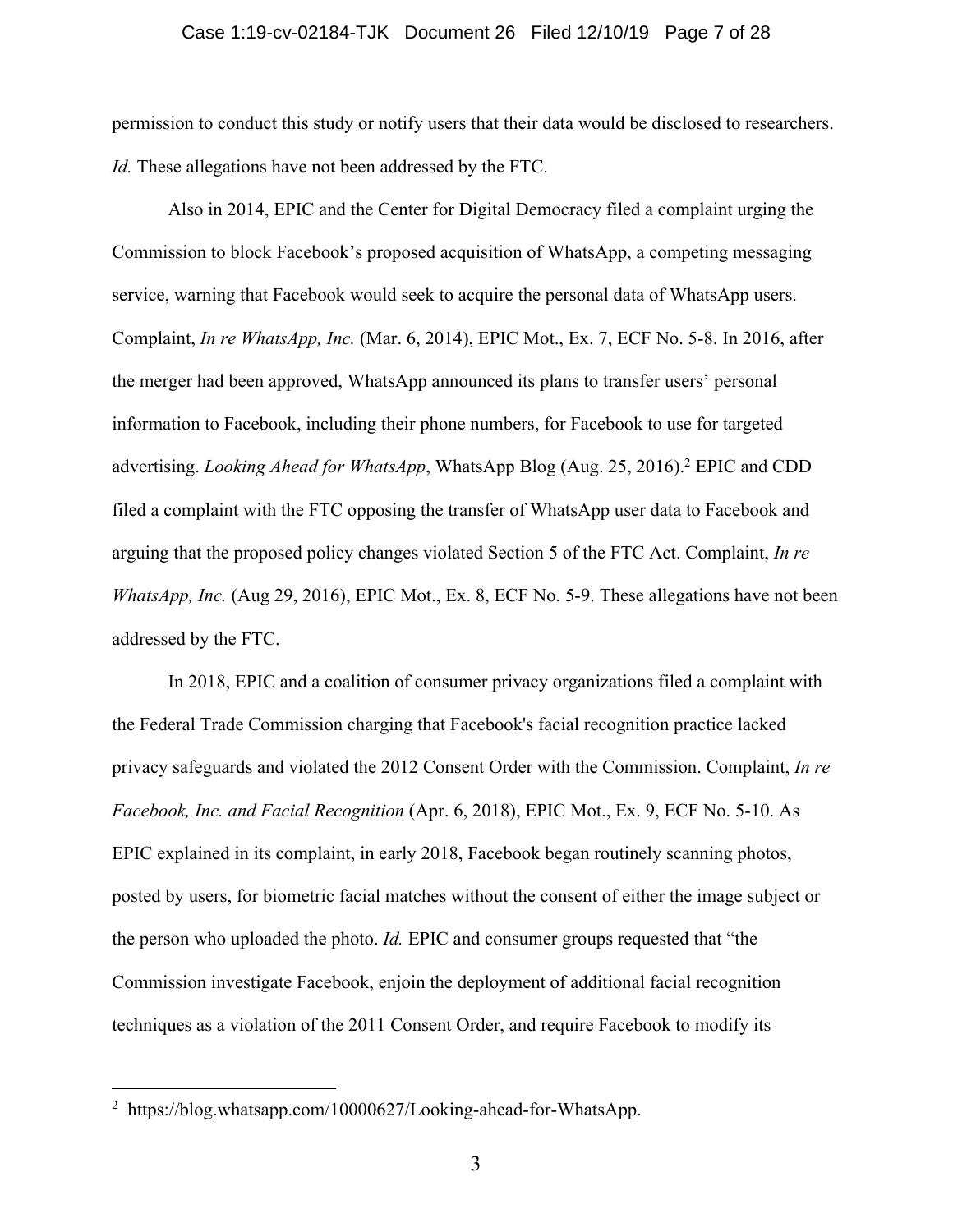#### Case 1:19-cv-02184-TJK Document 26 Filed 12/10/19 Page 8 of 28

biometric data practices to protect the privacy of Facebook users and non-users." *Id*. at 38. These allegations have not been addressed.

Perhaps most significantly in 2018, EPIC along with sixteen consumer organizations sent a statement to the FTC, urging the Commission to investigate the unprecedented disclosure of personal data in the Facebook Cambridge Analytica scandal, practices that were subject to the FTC's authority under the 2012 Consent Order. The organizations wrote: "On behalf of leading consumer privacy organizations in the United States, we urge you to immediately investigate whether Facebook's alleged disclosure of the personal data of 50 million Americans to the data mining firm Cambridge Analytica violated the FTC Consent Order with Facebook we helped obtain." Letter from EPIC et al. to Maureen Ohlhausen, Acting Chairman, FTC, and Terrell McSweeney, Commissioner, FTC (Mar. 20, 2018), EPIC Mot., Ex. 10, ECF No. 5-11. One week later, the FTC announced it would reopen the investigation of Facebook. Press Release, Fed. Trade Comm'n, *Statement by the Acting Director of FTC's Bureau of Consumer Protection Regarding Reported Concerns About Facebook Privacy Practices* (Mar. 26, 2018). 3

These actions and complaints pursued by EPIC and others on behalf of Facebook users are directly relevant to the Court's consideration of the FTC's proposed Consent Decree with Facebook. But even the actions of EPIC and the associated organizations do not describe the full range of public interest in this matter. More than 29,000 consumer complaints about Facebook are currently pending at the Commission, and the number of complaints against the company has been doubling annually. FOIA Request from EPIC to FTC (Mar. 13, 2019).<sup>4</sup> In 2018 alone, the FTC received 8,391 consumer complaints about Facebook, nearly twice the number received in

<sup>&</sup>lt;sup>3</sup> https://www.ftc.gov/news-events/press-releases/2018/03/statement-acting-director-ftcs-bureauconsumer-protection.

<sup>4</sup> https://epic.org/foia/ftc/facebook/EPIC-19-03-13-FTC-FOIA-20190313-Request.pdf.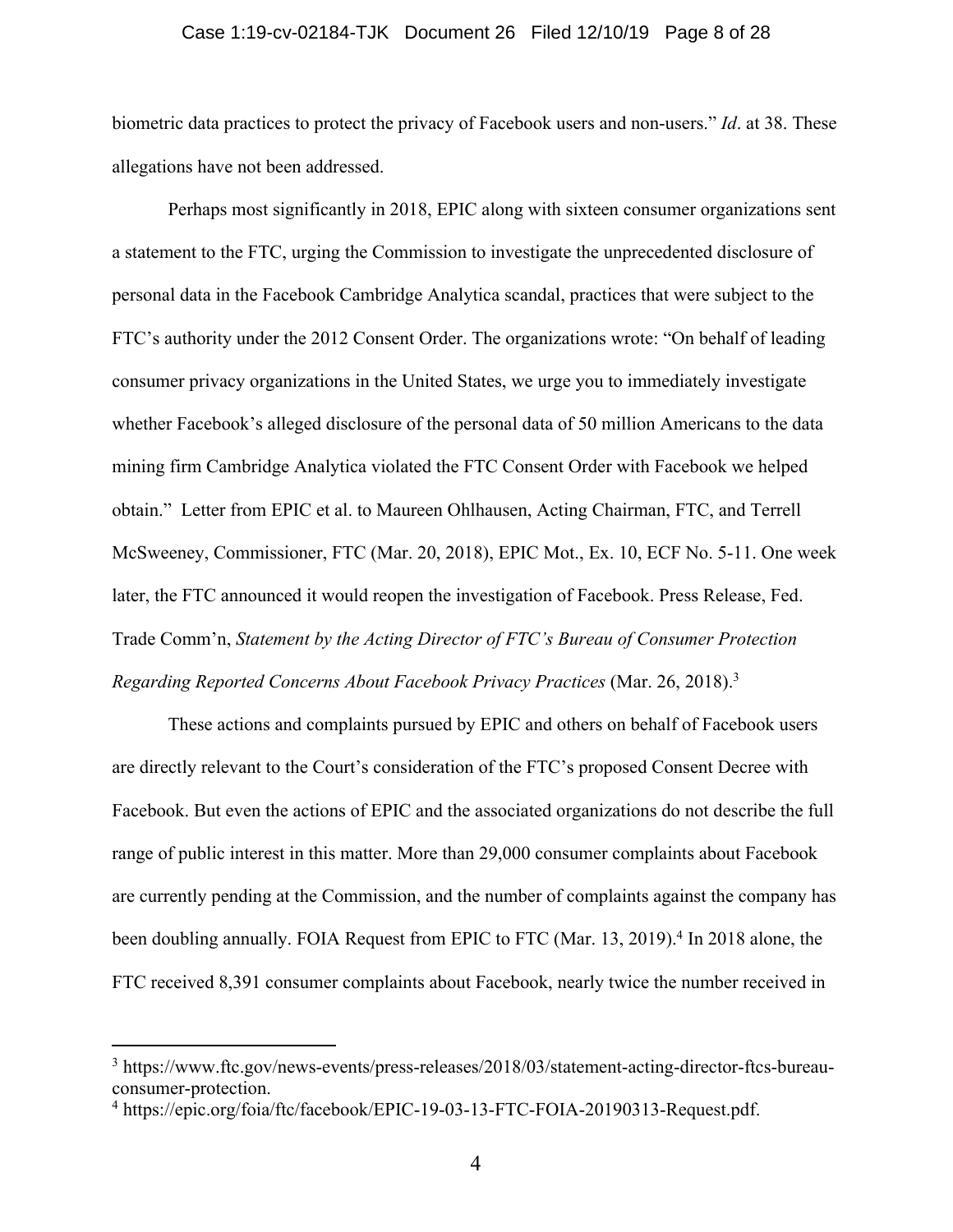2016 (4,612), and more than four times the number received in 2014 (1,860). FTC Response to EPIC FOIA Request (Apr. 2, 2019).<sup>5</sup> The FTC received 3,156 complaints between April 1, 2019 and September 3, 2019. FTC Response to EPIC FOIA Request (September 20, 2019).<sup>6</sup>

<sup>5</sup> https://epic.org/foia/ftc/facebook/EPIC-19-03-13-FTC-FOIA-20190402-Complaint-Number-Breakdown.pdf.

<sup>6</sup> https://epic.org/foia/ftc/facebook/EPIC-19-07-25-FTC-FOIA-20190920-Production-Letter.pdf.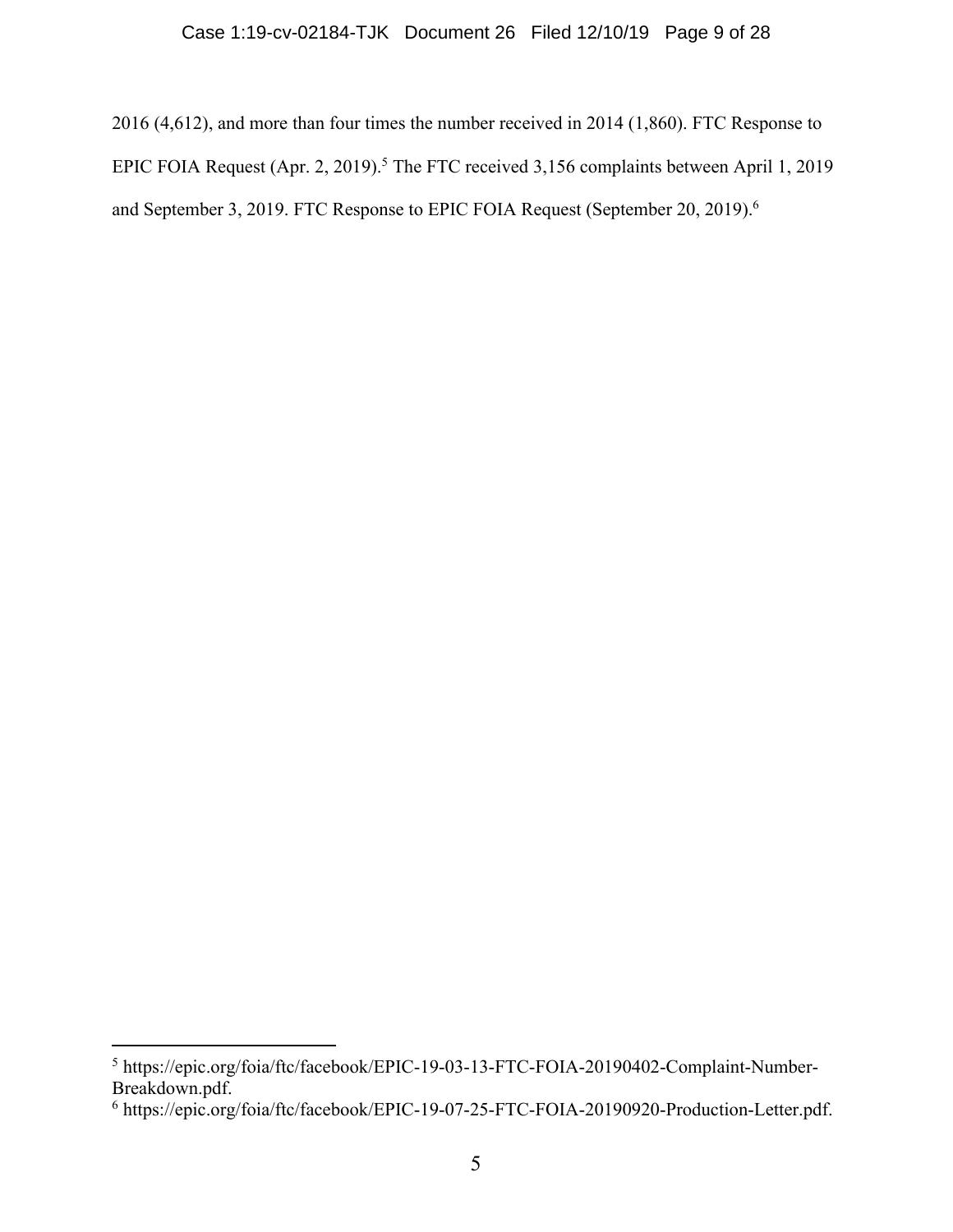### **SUMMARY OF THE ARGUMENT**

The FTC's proposed Consent Decree with Facebook largely mirrors the preexisting Consent Order from 2012. There are few new obligations on the company that would limit the collection and use of personal data, nor will there be any significant changes in business practices. This is almost unimaginable given the extensive evidence of ongoing privacy violations by the company, documented by EPIC and other consumer privacy organizations, as well as the more than 29,000 complaints against Facebook currently pending at the Commission. The Commission also seems entirely unconcerned by Facebook's planned integration of the personal data of WhatsApp users even though this would violate representations both firms previously made to the Commission.

The FTC's settlement with Facebook is not fair and not adequate. The settlement releases Facebook from liability for past violations that are not addressed or even identified in the complaint, and the settlement does not impose meaningful changes to Facebook's business practices. The Court should reject the settlement and remand the case to the agency for further consideration.

### **ARGUMENT**

This Court should not adopt the proposed Consent Decree because the parties have not established that it would be fair, adequate, reasonable, appropriate, or consistent with the public interest. The D.C. Circuit has held that a court reviewing a consent decree "must satisfy itself of the settlement's 'overall fairness to beneficiaries and consistency with the public interest.'" *Citizens for a Better Env't v. Gorsuch*, 718 F.2d 1117, 1126 (D.C. Cir. 1983) (quoting *United States v. Trucking Emp'rs, Inc.*, 561 F.2d 313, 317 (D.C. Cir. 1977)). A court analyzing a proposed consent decree must ensure that the settlement is: (1) "both procedurally and substantively fair;" (2) "adequate, reasonable, and appropriate" "from an objective point of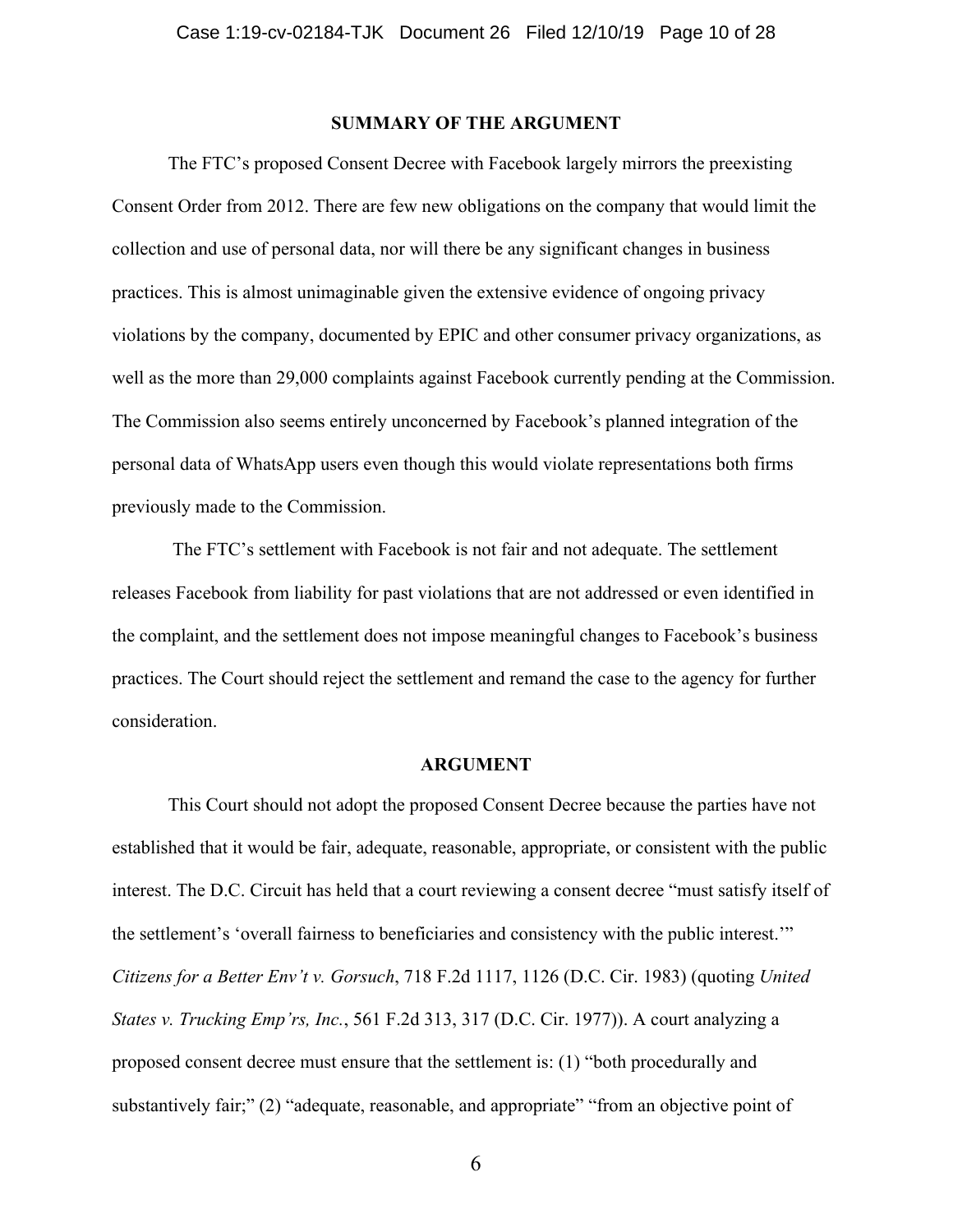#### Case 1:19-cv-02184-TJK Document 26 Filed 12/10/19 Page 11 of 28

view," focusing "on the extent to which the decree is confined to the dispute between the parties and whether the decree adequately accomplishes its purported goal;" and (3) "consistent with the public interest." *Appalachian Voices v. McCarthy*, 38 F. Supp. 3d 52, 55–57 (D.D.C. 2014).

The FTC-Facebook settlement does not satisfy any of the three requirements. First, the settlement is neither procedurally or substantively fair, as it grants broad immunity to Facebook for known and unknown violations of law, runs counter to the Federal Trade Commission's procedural mandate to review consumer complaints, and does not further the interests of corrective justice and accountability. By releasing Facebook from liability for actions far beyond those described in the FTC complaint, extinguishing all 29,000 pending consumer complaints under the 2012 Consent Order, the settlement violates the fundamental concepts of procedural and substantive fairness. Second, the proposed Consent Decree is not adequate, reasonable, or appropriate because it does not achieve its purpose of protecting the privacy of Facebook users. The settlement does little more than restate the existing 2012 Consent Order requirements and add internal paperwork requirements; it does not create new privacy obligations or curtail Facebook's data collection and disclosure practices. Finally, the proposed settlement is clearly not in the public interest, as it leaves consumer complaints unaddressed while still failing to ensure consumer privacy on Facebook.

### **I. The proposed settlement is both procedurally and substantively unfair and must be rejected due to the expansive and vague release of liability granted by the FTC to Facebook.**

This Court cannot approve the Commission's proposed consent decree until it has "satisfied itself of the settlement's 'overall fairness to beneficiaries and consistency with the public interest.'" *In re Idaho Conservation League*, 811 F.3d 502, 515 (D.C. Cir. 2016). As courts in this Circuit have explained,

7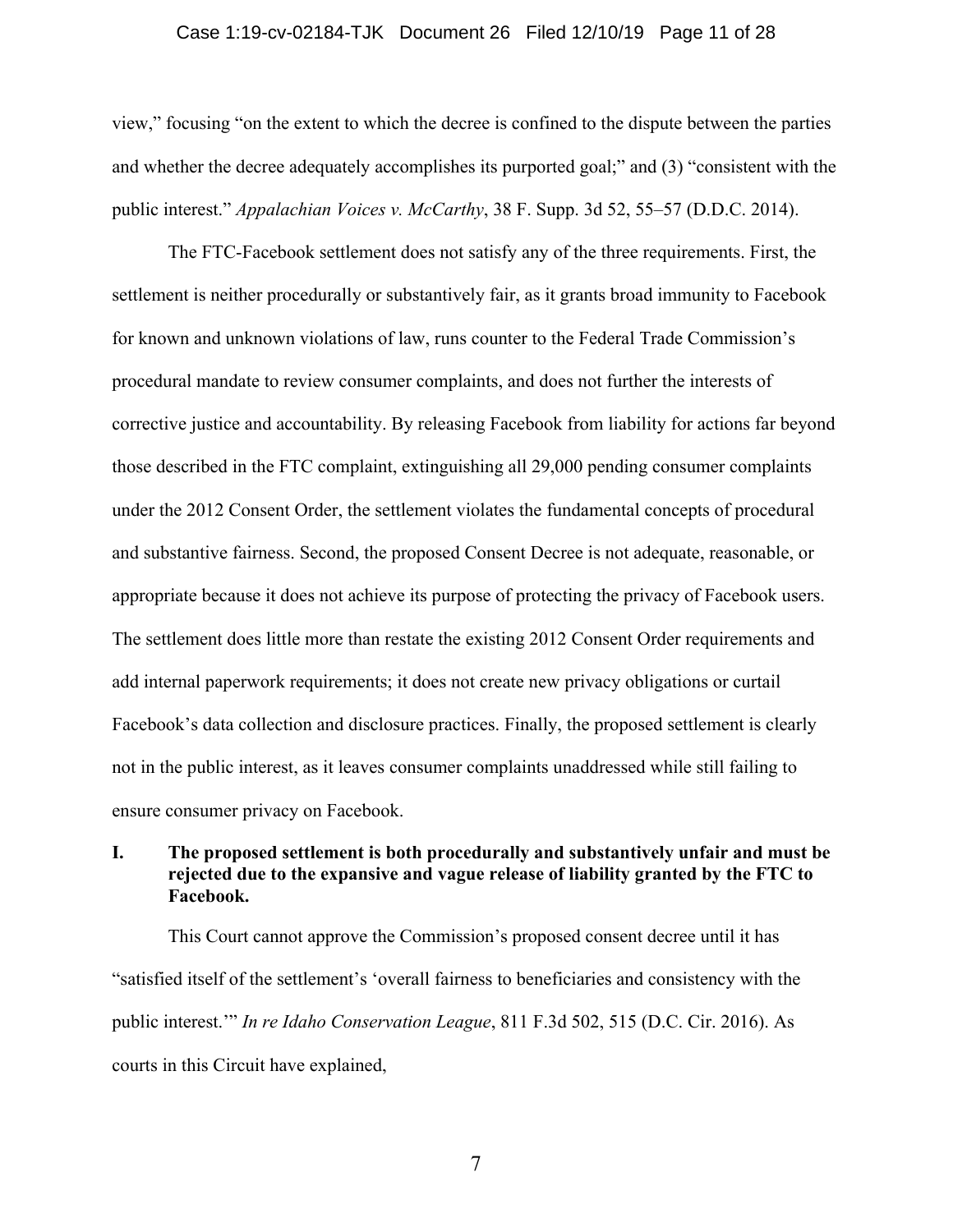A review of the fairness of a proposed consent decree requires an assessment of the good faith of the parties, the opinions of the counsel, and the possible risks involved in litigation if the settlement is not approved. *United States v. Hooker Chem. & Plastics Corp.,* 607 F. Supp. 1052, 1057 (W.D.N.Y.), *aff'd,* 776 F.2d 410 (2d Cir. 1985). "Fairness incorporates both procedural and substantive components." *United States v. Telluride Co.,* 849 F. Supp. 1400, 1402 (D. Colo. 1994). An assessment of procedural fairness involves looking "to the negotiating process and attempt[ing] to gauge its candor, openness, and bargaining balance." *Id.* A consent decree that is substantively fair incorporates "concepts of corrective justice and accountability: a party should bear the cost of harm for which it is legally responsible." *Id.* (*quoting United States v. Cannons Eng'g Corp.,* 899 F.2d 79, 87 (1st Cir. 1990)).

*United States v. District of Columbia*, 933 F. Supp. 42, 48 (D.D.C. 1996). The courts role is

ultimately to "evaluate whether the settlement was a fair resolution of the claims actually asserted" and "fairly resolves the controversy in a manner consistent with the public interest." *Id*. at 52; *see also Massachusetts v. Microsoft Corp.*, 373 F.3d 1199, 1206 n.1 (D.C. Cir. 2004).

The settlement is substantively unfair because it does not adequately address Facebook's unfair and deceptive business practices described in the Complaint. *See*, *supra* Section I. But the settlement is also both procedurally and substantively unfair because the FTC proposes to give Facebook immunity from indeterminate future claims that the company violated the 2012 Consent Order, or that the company violated Section 5, prior to June 12, 2019. Stip. Order 1, ECF No. 2-1. The proposed release is so vague, and the scope of immunity Facebook would gain is so indeterminately broad, that the Court should reject it as procedurally unfair. The settlement and underlying negotiation process is not sufficiently "open" if members of the public, who the FTC is charged with protecting, have no way of knowing what future enforcement authority the agency has given up. The release also fatally undermines the "concepts of corrective justice and accountability" that are key to a substantively fair settlement. *United States v. District of Columbia*, 933 F. Supp. at 48.

The United States' proposed stipulated order states that: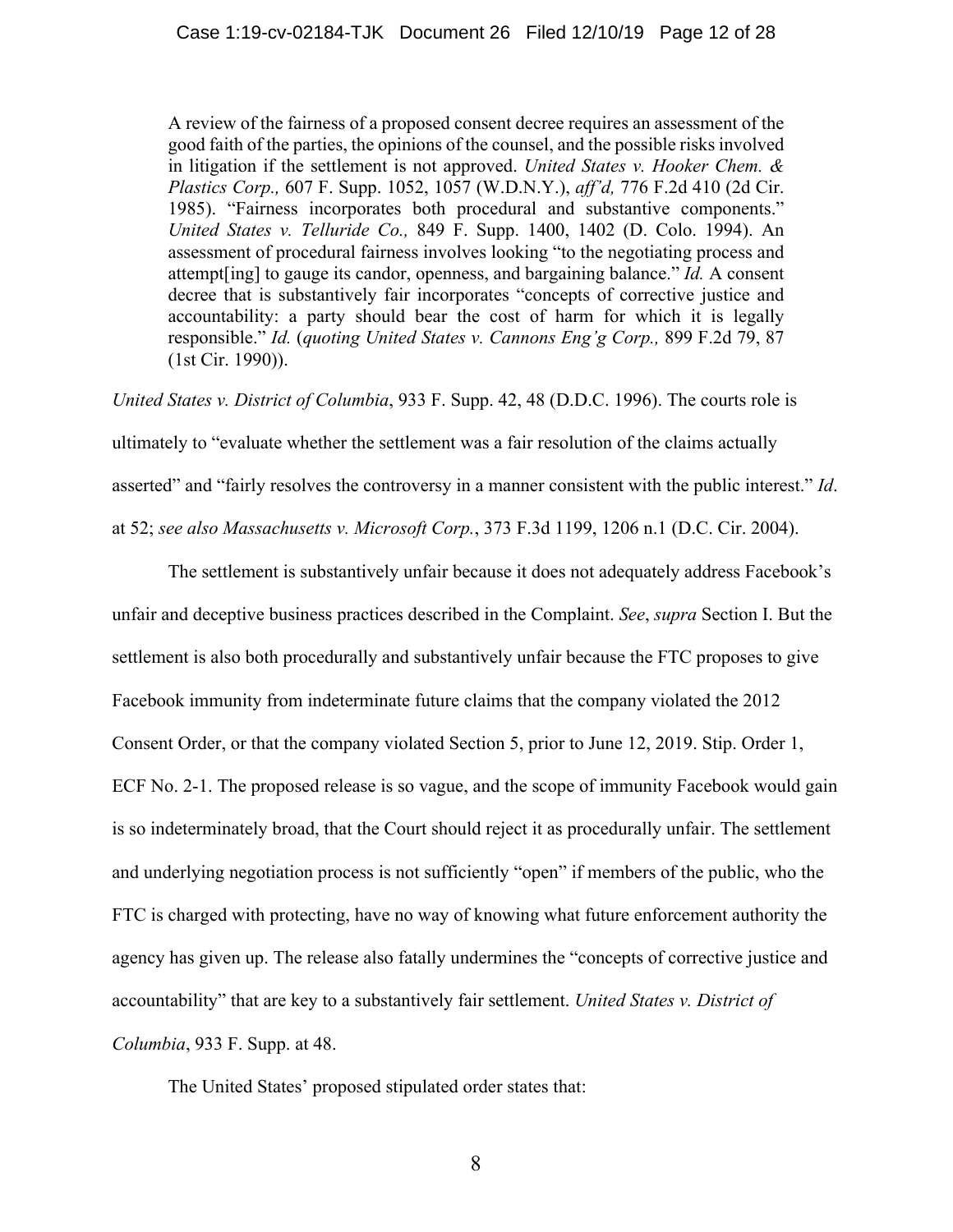The parties have consented to entry of this Stipulated Order to resolve any and all claims that Defendant, its officers, and directors, prior to June 12, 2019, violated the Commission's Decision and Order in In re Facebook, Inc., C-4365, 2012 FTC LEXIS 135 (F.T.C. July 27, 2012). Furthermore, this Stipulated Order resolves all consumer-protection claims known by the FTC prior to June 12, 2019, that Defendant, its officers, and directors violated Section 5 of the FTC Act.

Stip. Order 1, ECF No. 2-1. The FTC is thus proposing to release Facebook from two separate sets of claims. First, the Commission would release Facebook from "any and all claims" that the Company violated the 2012 Consent Order prior to June 12. *Id*. This would apparently grant immunity from FTC enforcement for any prior violations of the 2012 Order, whether known or unknown at the time of the settlement, and whether or not the underlying conduct was actually discussed or identified in the Complaint. Second, the Commission would release Facebook from "all consumer-protection claims known by the FTC" prior to June 12. This would apparently grant immunity from FTC enforcement for any Section 5 or other related violations prior to June 12, whether or not the conduct was actually discussed or identified in the Complaint, so long as the activity was "known" to the Commission.

This incredibly broad release of claims in the proposed settlement raises more questions than it answers, and it is not clear how it would be judicially enforceable or how this Court could issue such an order. As Commissioner Rohit Chopra explained in his dissenting opinion "The release of Section 5 violations is considerably broader than it may sound, and leaves major questions unanswered." Dissenting Statement of Commissioner Rohit Chopra, *In re Facebook,*  Inc., FTC File No. 1823109, at 17 (July 24, 2019) [hereinafter Chopra Dissent].<sup>7</sup> The settlement does not define what it means for a violation to be "known," nor does it define the scope of "consumer-protection" claims. *Id*. Does the release immunize Facebook from claims that it

<sup>&</sup>lt;sup>7</sup> https://www.ftc.gov/system/files/documents/public\_statements/1536911/chopra\_dissenting statement on facebook 7-24-19.pdf.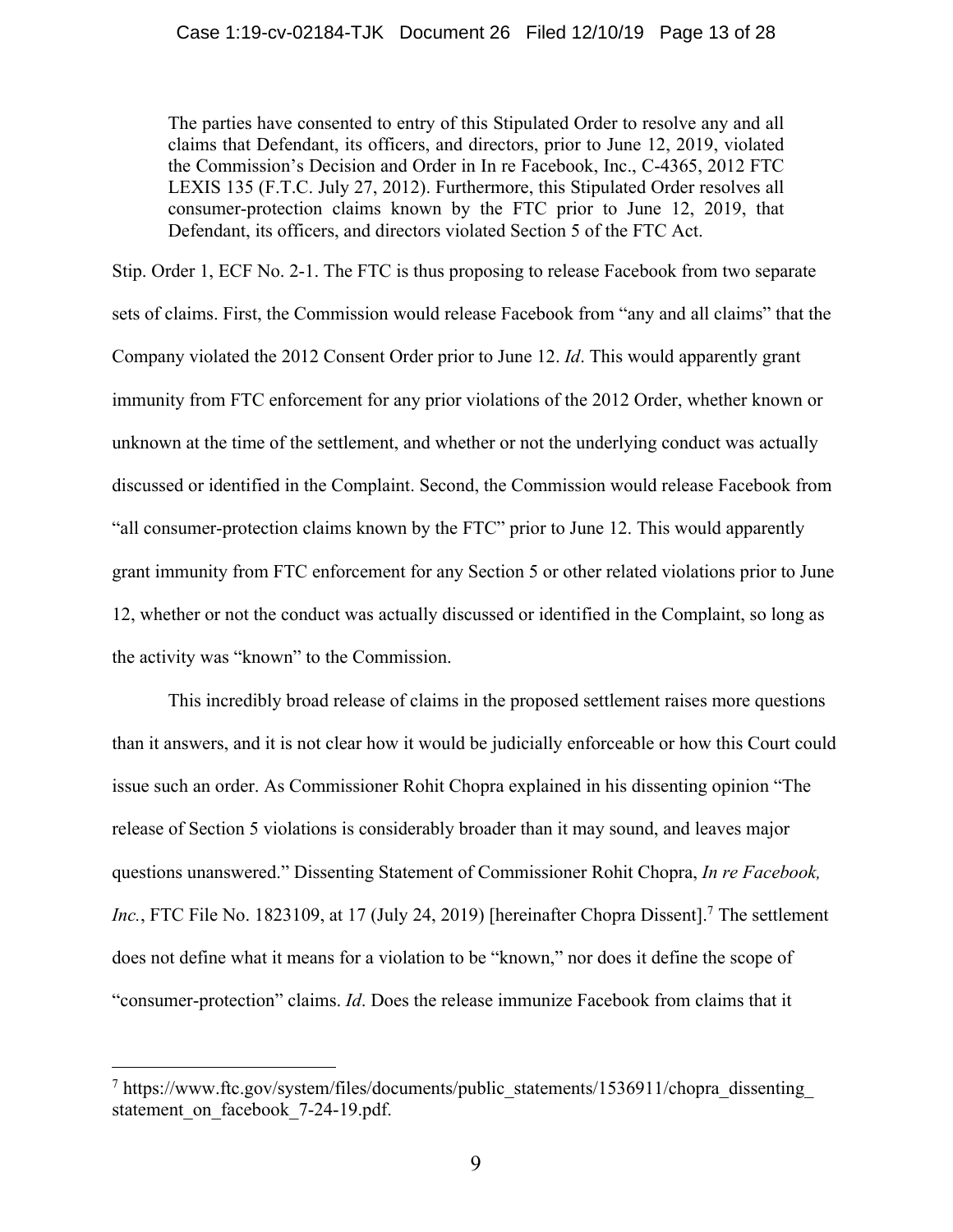#### Case 1:19-cv-02184-TJK Document 26 Filed 12/10/19 Page 14 of 28

violated the Children's Online Privacy Protection Act ("COPPA") prior to June 12 based on conduct that was described to the FTC in a consumer complaint? The plain text of the Stipulated Order indicates yes, but the FTC has not provided sufficient information to know for sure. And what about unknown violations of Section 5 that also violate the 2012 Consent Order? Again, the plain text would indicate yes and the FTC has not provided any further clarification.

Procedural fairness requires, at a minimum, that the Commission actually address all of the violations that it claims to resolve in a settlement. While the Court is not permitted to "reach beyond the complaint to evaluate claims that the government did not make," neither should the FTC be allowed relieve Facebook of future liability for consumer complaints the Commission did not pursue. *United States v. District of Columbia*, 933 F. Supp. at 49. No one can fairly evaluate the propriety of a settlement whose terms are indeterminate; not the FTC, not the Court, and certainly not the public. Indeed, it is not even clear that such an agreement would be enforceable against a future FTC. *See Nat'l Audubon Soc'y, Inc. v. Watt*, 678 F.2d 299, 305 (D.C. Cir. 1982) (noting that the question of whether a government agency can "bind its successors in the exercise of policymaking discretion" is a "novel and far reaching" one with no clear answer).

There is simply no way that the settlement can be procedurally fair where the Commission releases a company from liability for actions that it does not describe, identify, or pursue. Over 29,000 consumer complaints about Facebook are currently pending at the Commission, and the number of complaints against the company has been doubling annually. FTC Response to EPIC FOIA Request (September 20, 2019).<sup>8</sup> If the Commission intends to foreclose the investigation of all these potential violations by Facebook, then it would need to

<sup>8</sup> https://epic.org/foia/ftc/facebook/EPIC-19-07-25-FTC-FOIA-20190920-Production-Letter.pdf.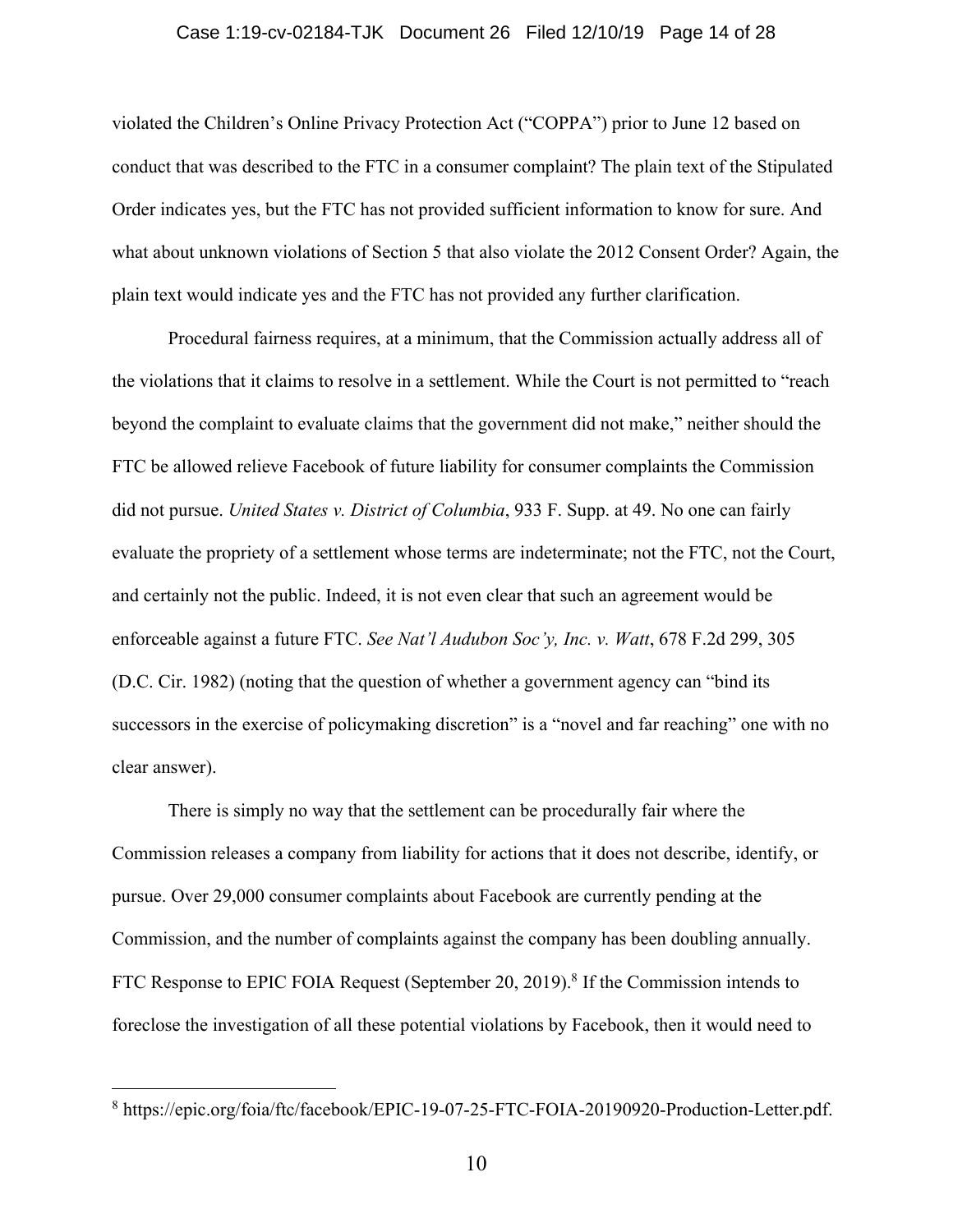#### Case 1:19-cv-02184-TJK Document 26 Filed 12/10/19 Page 15 of 28

actually describe them and address them in the settlement. The FTC has not done so, and the settlement should be rejected on that basis alone.

The broad release of liability is also substantively unfair because it runs counter to the purpose of "corrective justice and accountability" that underlies the Commission's enforcement authority. *United States v. District of Columbia*, 933 F. Supp. at 49. As Commissioner Chopra noted, "Allowing blanket immunity for unknown claims effectively rewards Facebook for not proactively disclosing its failures, even as the company is still not admitting those failures." Chopra Dissent, *supra* at 18. Not only is such a broad release unjustified, it appears unprecedented. As Commissioner Slaughter explained in her dissenting opinion, the broad release is "unsupported by either precedent or sound public policy. To the contrary, in every recent major federal settlement, if there was a liability release, it was cabined to the offenses described in the complaint." Dissenting Statement of Commissioner Rebecca Slaughter, *In re Facebook, Inc.*, FTC File No. 1823109, at 14 (July 24, 2019) [hereinafter Slaughter Dissent]. 9 Indeed, as she points out, in other settlements that included a liability release, "those releases were accompanied by admissions of civil or criminal liability, which is entirely different from a settlement that explicitly disclaims liability." Slaughter Dissent, *supra*, at 15.

Facebook should not be rewarded for its misdeeds. As Commissioner Slaughter notes, "Hardly a week passes without a news story revealing some potentially illegal conduct by Facebook." *Id.* The fact that Facebook has engaged in unfair and deceptive data collection processes in the past and has been the subject of tens of thousands of complaints at the Commission indicates that corrective justice and accountability would not be served by granting

<sup>&</sup>lt;sup>9</sup> https://www.ftc.gov/system/files/documents/public\_statements/1536918/182\_3109\_slaughter statement on facebook 7-24-19.pdf.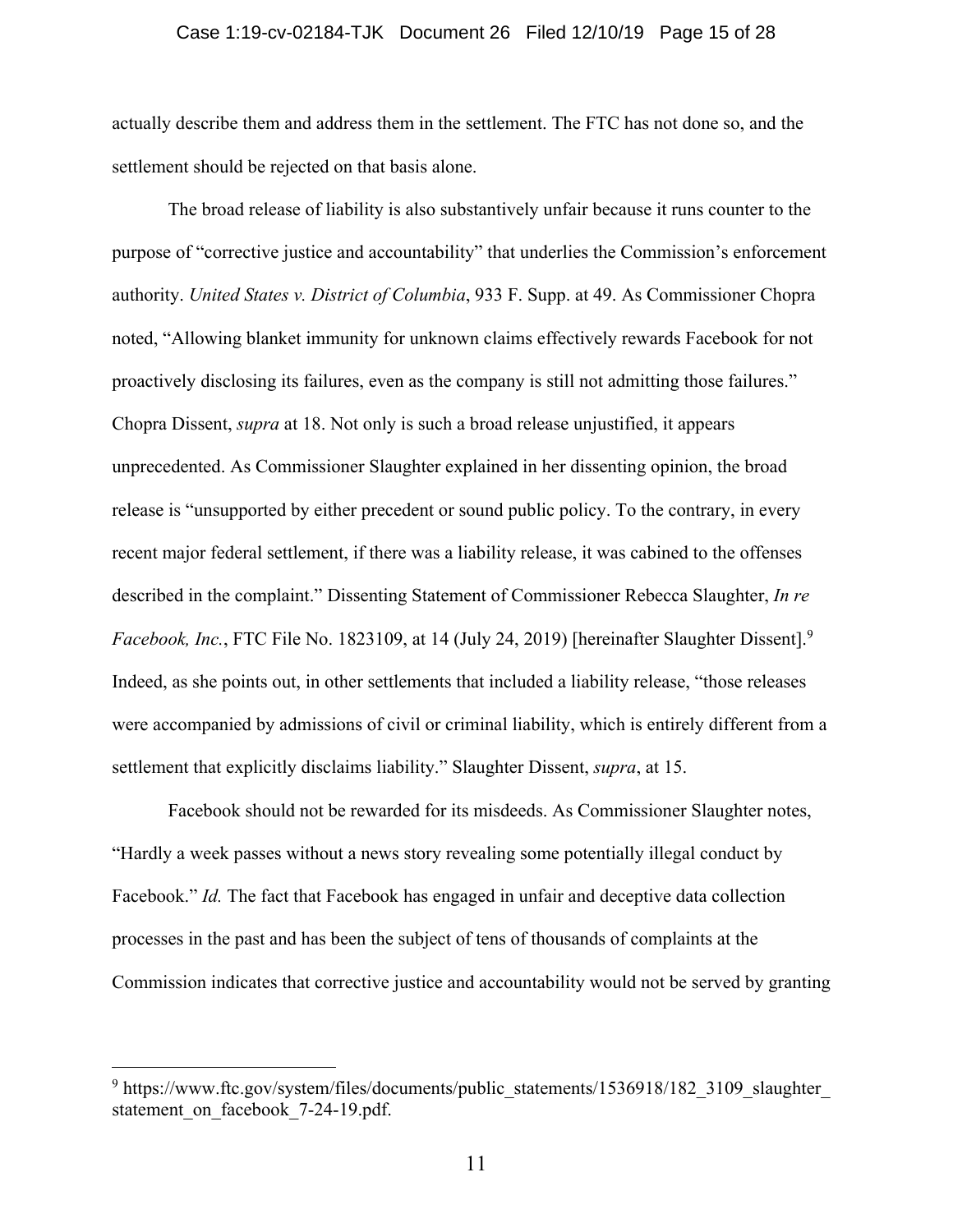### Case 1:19-cv-02184-TJK Document 26 Filed 12/10/19 Page 16 of 28

the company a broad release from future liability. The Commission should be preserving its ability to police Facebook's future misdeeds, not disclaiming authority to investigate violations of Section 5 and of the 2012 Consent Order.

### **II. The settlement does not meaningfully change Facebook's business practices or correct the violations of Section 5 and the 2012 Consent Order.**

Courts cannot approve a proposed consent decree that is not "adequate, reasonable, and appropriate," and the Court's assessment of the adequacy of a settlement must "focus on the extent to which the decree . . . adequately accomplishes its purported goal." *United States v. MTU America Inc.*, 105 F. Supp. 3d 60, 63 (D.D.C. 2015). The FTC's consent decree in this case would not achieve its "purported goal" because the proposed relief does not require meaningful changes in Facebook's business practices or establish new privacy protections for Facebook users. Instead, the settlement simply carries forward the 2012 Consent Order and with no new meaningful limits on the collection and use of personal data or any recognition of Facebook's plan to ingest the data of WhatsApp users in violations of representations both firms previously made to the Commission.

### **A. The injunctive relief is not adequate to protect Facebook users.**

Many of the substantive provisions simply repeat the terms of the 2012 Consent Order and do not impose new meaningful obligations on Facebook. When a company violates an FTC Order, the Commission should impose new restrictions that will remedy the core problems and avoid future harm. But instead of reforming Facebook's data collection practices and imposing new privacy obligations, the FTC's enforcement action "places no meaningful restrictions on Facebook's ability to collect, share, and use personal information. Instead, the order allows Facebook to evaluate for itself what level of user privacy is appropriate, and holds the company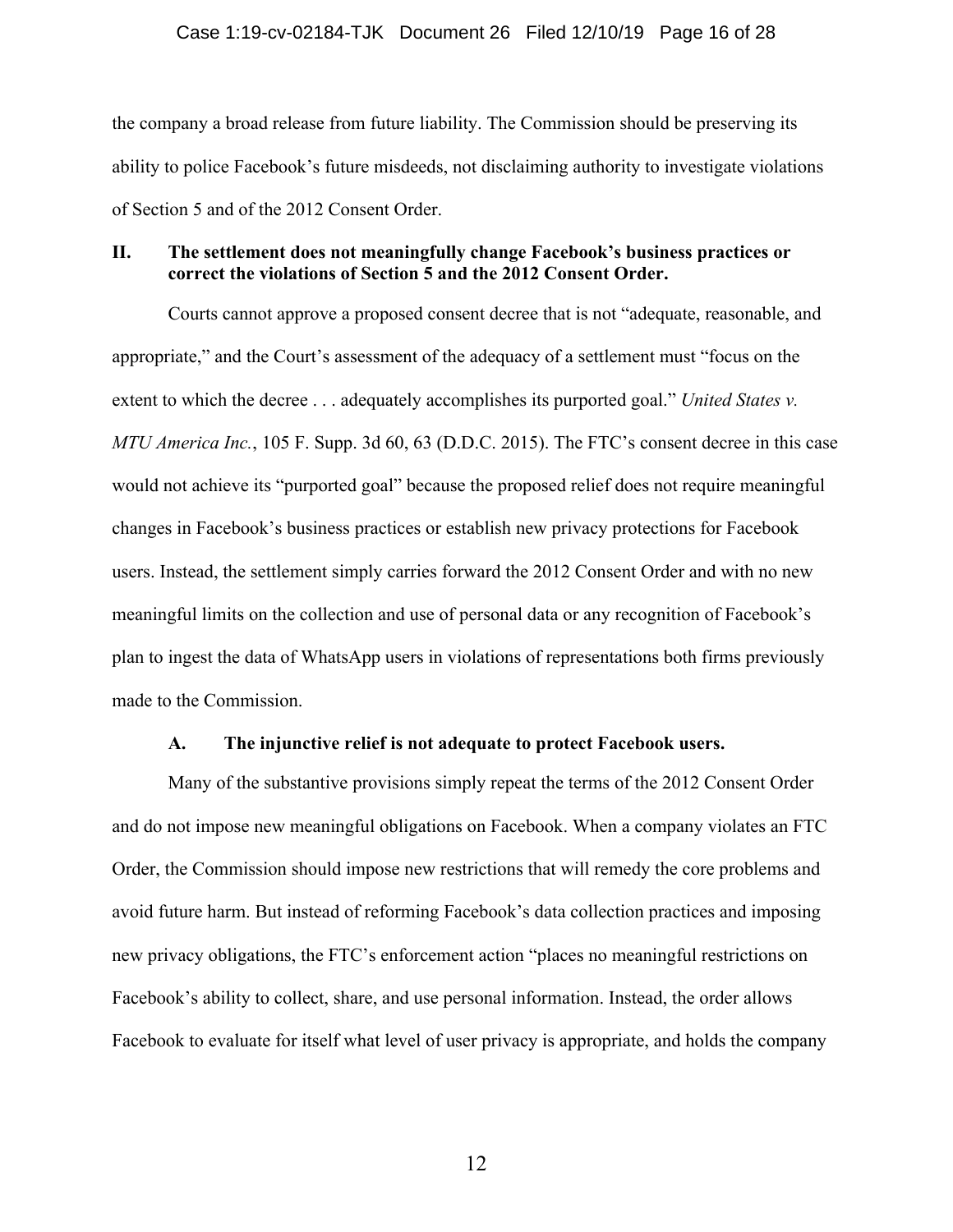#### Case 1:19-cv-02184-TJK Document 26 Filed 12/10/19 Page 17 of 28

accountable only for producing those evaluations. What it does not require is actually respecting user privacy." Chopra Dissent, *supra*, at 12.

None of the injunctive provisions in the settlement meaningfully restrict Facebook's privacy practices. The settlement begins with *Prohibition Against Misrepresentation*, which is nothing more than a standard term in FTC Consent Orders that mirrors Section 5 itself. Stip. Order 5, ECF No. 2. There is nothing in this section that alters the company's business practices or establishes new privacy safeguards for users of its services.

Next the settlement outlines *Changes to Sharing of Nonpublic User Information*. Stip. Order5–6. Facebook is already required under the 2012 Consent Order to disclose its data use policies and obtain users' affirmative consent before disclosing a user's nonpublic information to a third party. This provision is simply cut-and-paste from the 2012 Consent Order. *See* 2012 Consent Order, *supra*, at 4.

The next section of the settlement, *Deletion of Information*, Stip. Order 6, is almost cutand-pasted from the 2012 Consent Order. *See* 2012 Consent Order, *supra*, at 5. The only change is the addition of a single paragraph that requires Facebook to delete from its servers, or to deidentify, data "within a reasonable period of time (not to exceed 120 days) from the time that the User has deleted such information, or his or her account." Stip. Order 6. In other words, it requires Facebook to actually delete data that users believed would be deleted. And it gives the company almost four months to accomplish the task.

This is not a new requirement. It is simply a restatement that Facebook cannot actively deceive users by retaining data that users believe they have deleted. Indeed, the settlement might facilitate further deception because it allows Facebook to retain data that users believe they have deleted, so long as the data is de-identified. But deletion and deidentification are distinct

13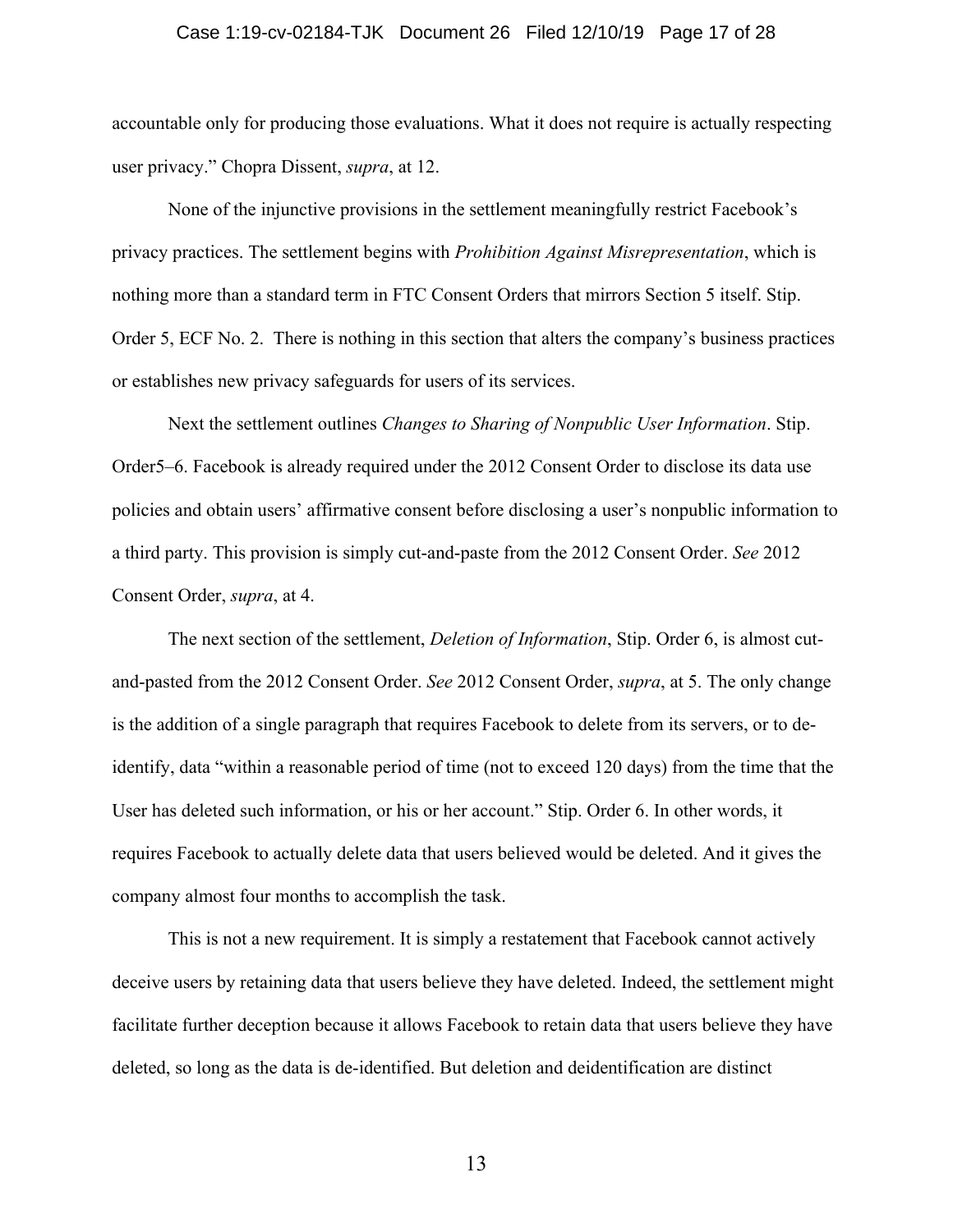#### Case 1:19-cv-02184-TJK Document 26 Filed 12/10/19 Page 18 of 28

concepts. With deidentification there is always the risk of reidentification, particularly where there is no third-party auditing to assess the adequacy of the deidentification technique. *See, e.g.*, Latanya Sweeney, *Matching Known Patients to Health Records in Washington State Data* (June 5, 2013).<sup>10</sup> If a user has chosen to delete her data, the Commission should have required Facebook to, in fact, delete the data.

Next the settlement includes a short paragraph on *Limitations on the Use or Sharing of Telephone Numbers Specifically Provided to Enable Account Security Features*. Stip. Order 7. This is simply re-stating a deceptive practice that Facebook engaged in, and requiring the company to not do it again. It does not serve the interests of "corrective justice and accountability" to tell a company that has deceived its users not to deceive its users again in the same way. If the settlement's injunctive relief only focuses on past violations then it does not serve the purpose of protecting consumers from future violations.

This case concerns the misuse of personal data acquired by Facebook. In enforcing the 2012 Consent Order, the Federal Trade Commission should have ensured that the company would follow widely recognized standards for the collection and use of personal data. Facebook should be required to comply with all of the Fair Information Practices ("FIPs"), including the principle "There must be a way for a person to prevent information about the person that was obtained for one purpose from being used or made available for other purposes without the person's consent." EPIC, *Code of Fair Information Practices* (2019). <sup>11</sup> Here, Facebook asked for user phone numbers to enable security features—two-factor authentication, password recovery, and login alerts—and proceeded to use those numbers for ad targeting. Compl. ¶ 13, ECF No. 1.

<sup>10</sup> https://ssrn.com/abstract=2289850.

 $11$  https://epic.org/privacy/consumer/code fair info.html.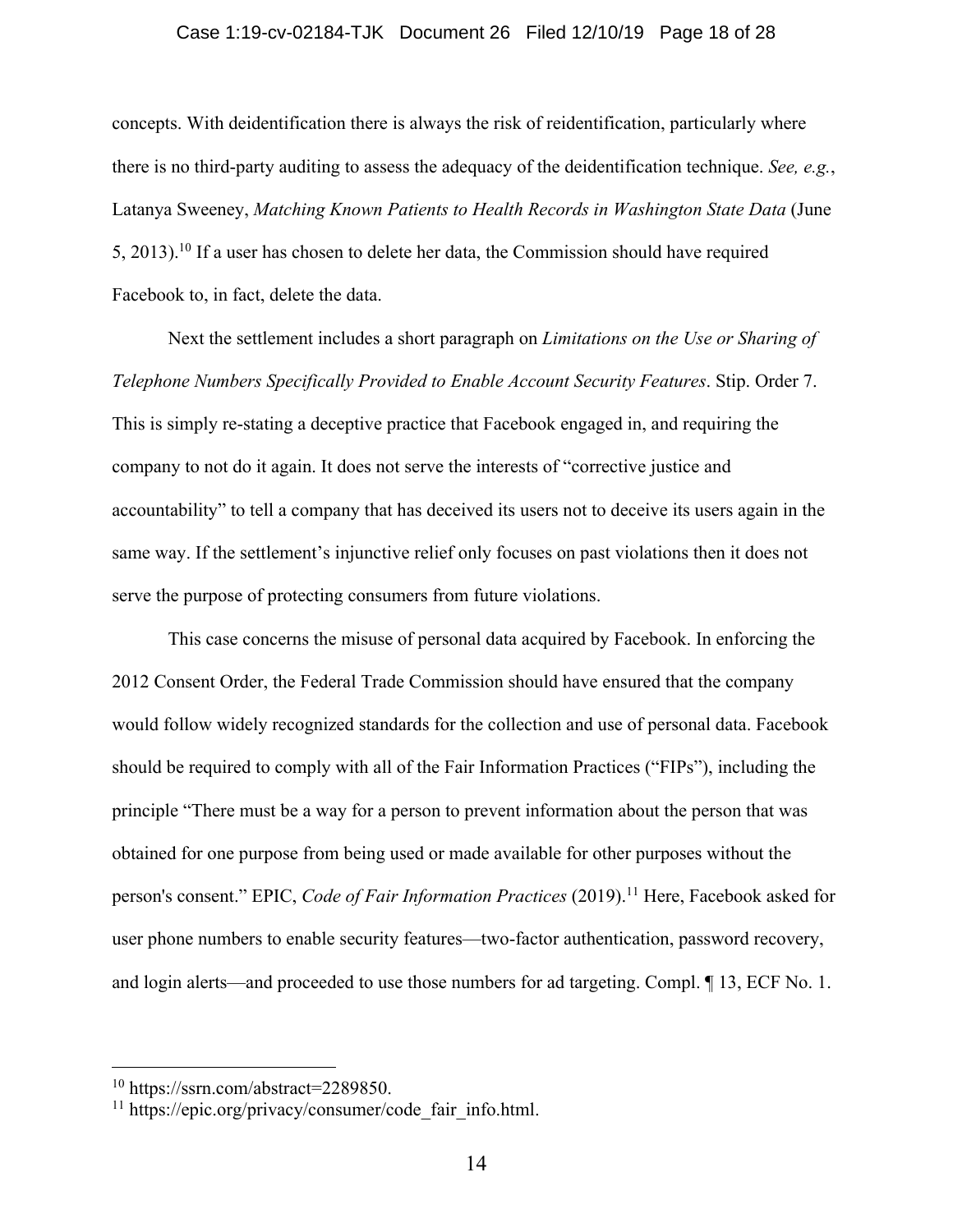#### Case 1:19-cv-02184-TJK Document 26 Filed 12/10/19 Page 19 of 28

Facebook certainly acted deceptively and violated the purpose-limitation FIP when it used twofactor authentication data. But limiting the injunctive relief to prohibit that one violation is not adequate to accomplish the FTC's goal of protecting Facebook users.

The 2019 settlement provision concerning *Facial Recognition Templates*, Stip. Order 8, is much too little, far too late. EPIC first filed a complaint concerning Facebook's use of facial identification technology back in 2011. EPIC Complaint, Request for Investigation, Injunction, and Other Relief, *In re: Facebook* (June 10, 2011). <sup>12</sup> EPIC's complaint included 34 pages of detailed factual and legal analysis of the unfair and deceptive nature of Facebook's use of facial recognition to profile users without their consent. *Id*. EPIC also discussed Facebook's unlawful deployment of facial recognition technology at length in the comments filed in response to the Commission's release of the proposed Consent Order in 2011. EPIC, Comments to the Fed. Trade Comm'n, *In re Facebook, Inc.*, FTC File No. 092 3184 (Dec. 27, 2011).<sup>13</sup> More recently, EPIC filed a new 40-page complaint with a coalition of Consumer Privacy Groups in 2018, detailing further violations of Section 5 and of the 2012 Consent Order. Consumer Privacy Groups' Complaint, Request for Investigation, Injunction, and Other Relief, *In re Facebook* (Apr. 6, 2018). 14

The Consumer Privacy Groups' 2018 Complaint provided extensive detail about Facebook's deployment of facial recognition over the last 10 years, including the use of facial recognition data for "tag suggestions" without user knowledge or consent, the continuation of the company's unlawful practices after the 2012 Consent Order, the company's development of "DeepFace" technology to analyze user photos, and the company's failure to be transparent

<sup>&</sup>lt;sup>12</sup> https://epic.org/privacy/facebook/EPIC\_FB\_FR\_FTC\_Complaint\_06\_10\_11.pdf.

<sup>13</sup> https://epic.org/privacy/facebook/Facebook-FTC-Settlement-Comments-FINAL.pdf.

<sup>14</sup> https://epic.org/privacy/facebook/FTC-Facebook-FR-Complaint-04062018.pdf.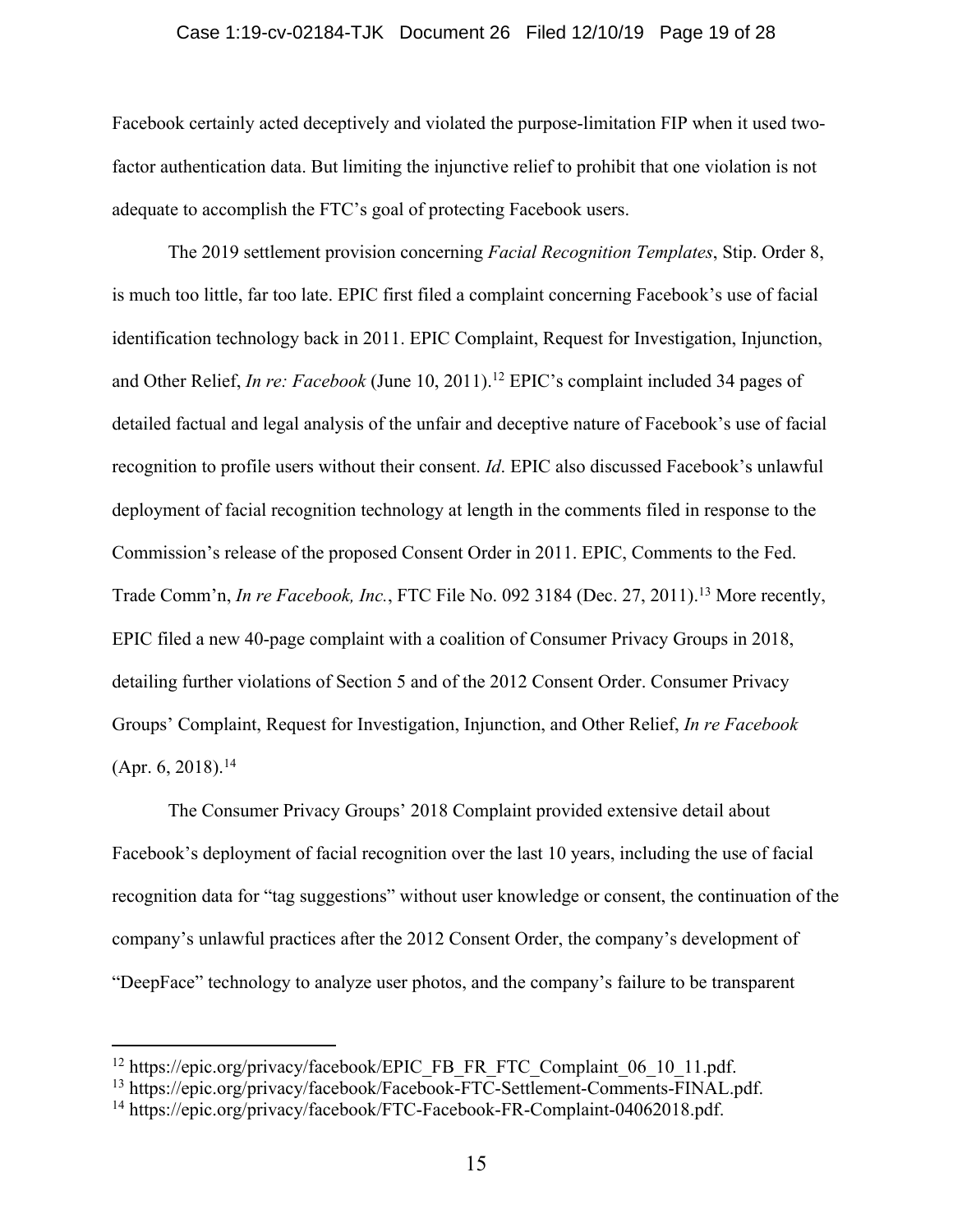#### Case 1:19-cv-02184-TJK Document 26 Filed 12/10/19 Page 20 of 28

about how it was collecting and using this sensitive biometric data. *Id*. The Consumer Privacy Groups' 2018 Complaint also explained that other countries have directly limited how Facebook and other companies can collect, use, and disclose facial recognition data; Facebook's business practices are illegal in many countries. *Id*. at 33.

And now the FTC seeks to dispose of all facial recognition-related claims in the United States with a single paragraph in the settlement. Stip. Order 8. Eight years after EPIC filed the first complaint at the FTC concerning Facebook and facial recognition; with thousands of related complaints that stacked up over the years; and with decisions by many data protection officials outside of the United States to suspend the use of facial recognition. Consumer Privacy Groups' Complaint, *In re: Facebook*, *supra*, at 33. All that the FTC would require Facebook to do is create a pop-up notification and require its users to click accept. *Id*. The FTC settlement does not require Facebook to delete existing facial recognition templates; it allows Facebook to retain that user data after obtaining affirmative express consent.

Facebook should not be permitted to retain and use the data that it obtained in violation of the 2012 Consent Order. This allows Facebook to enrich itself with data acquired using deceptive tactics. A Consent Decree should deter future wrongdoing, but this settlement condones it. As long as Facebook gets consent *after* collecting biometric data, it faces no penalties. The FTC settlement does not even address the scope of user consent or whether services can be restricted for users who do not agree to give up their facial recognition data.

The FTC settlement provision on facial recognition raises more questions than it answers. Does Facebook only have to show the notification once for each user? Can a user's account be limited if they refuse to accept Facebook's use of facial recognition? What about individuals who do not have Facebook accounts but whose images are uploaded to Facebook? The FTC was

16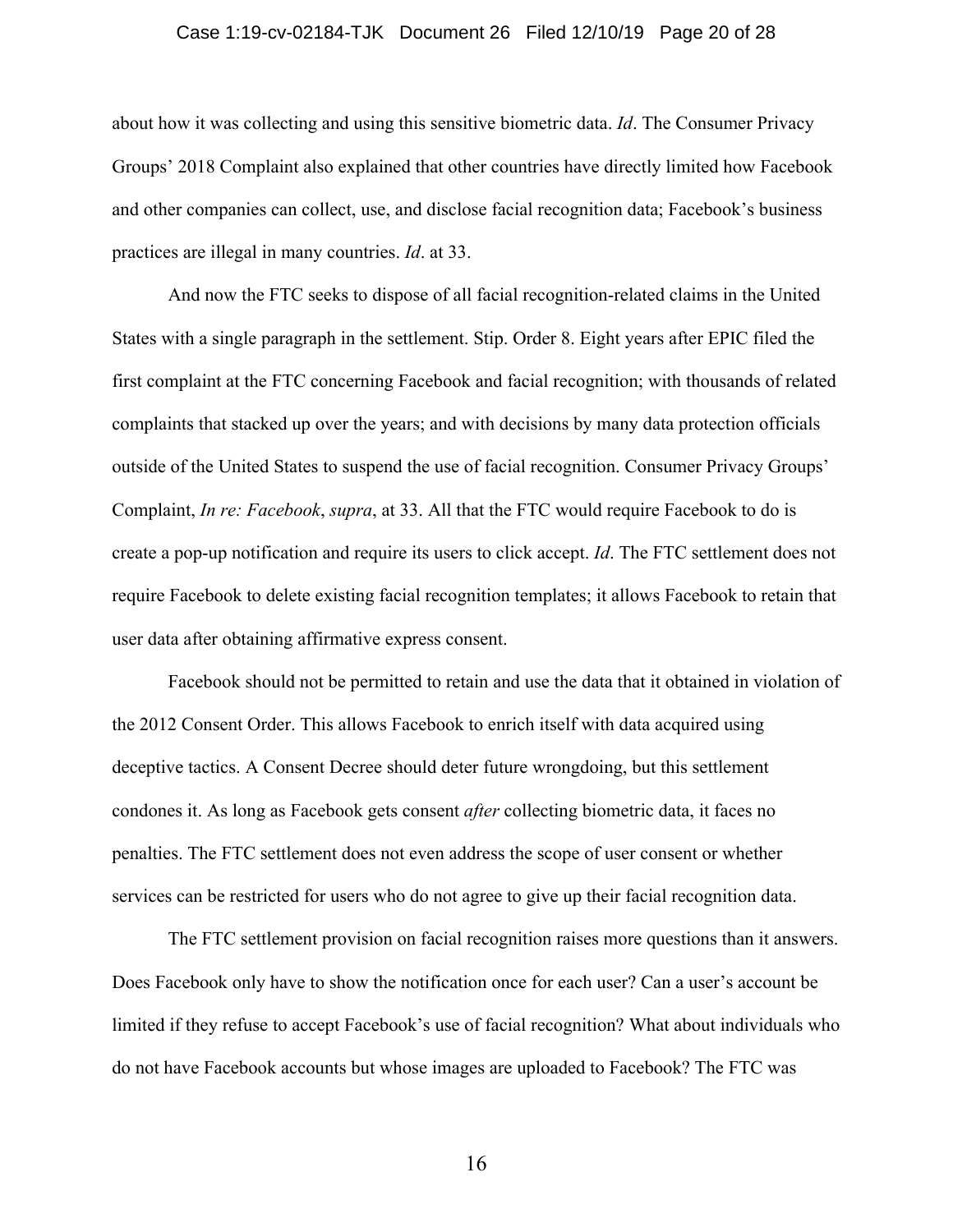#### Case 1:19-cv-02184-TJK Document 26 Filed 12/10/19 Page 21 of 28

given more than 70 pages of factual and legal analysis identifying the repeated violations of consumers' rights by Facebook's facial recognition program. The one-paragraph notice-andchoice response in the settlement is patently inadequate to address this important and complex issue.

The majority of the FTC settlement concerns Facebook's creation of a *Mandated Privacy Program*, Stip. Order 8–12, the "independent" assessments of that program, *id.* at 12–14, reporting of certain privacy "incidents," *id.* at 14, and Facebook's internal governance and reporting, *id.* at 14–17. But the mandated privacy program is not meaningfully different than the program already required under the existing consent decree. *See* 2012 Consent Order, *supra*, at 5–6. There is no reason to believe this will be any more effective at preventing privacy abuses.

Likewise, the *Independent privacy program assessments* were also required under the 2012 Consent Order, but are meaningless without vigorous enforcement by FTC. The first assessment in 2013 identified a significant issue that the FTC never pursued—that Facebook didn't assess service providers' compliance with the company's Data Use Policies. Kevin Martin, Vice President, U.S. Public Policy, Facebook, *Letter to Senator Ron Wyden* (Oct. 10, 2018).<sup>15</sup> As PwC noted, "[t]here is limited evidence retained to demonstrate that Facebook monitored or assessed the service provider's compliance with Facebook's Data Use Policies. Lack of comprehensive monitoring makes it more difficult to detect inappropriately implemented privacy settings within these third-party developed applications." *Id*. That finding was redacted in the version of the assessment EPIC obtained through a Freedom of Information Act request. PricewaterhouseCoopers, *Independent Assessor's Report on Facebook's Privacy Program: Initial Assessment Report for the Period Aug. 15, 2012 to Feb. 11, 2013*, (reprocessed version

<sup>15</sup> https://www.wyden.senate.gov/imo/media/doc/Untitled.pdf.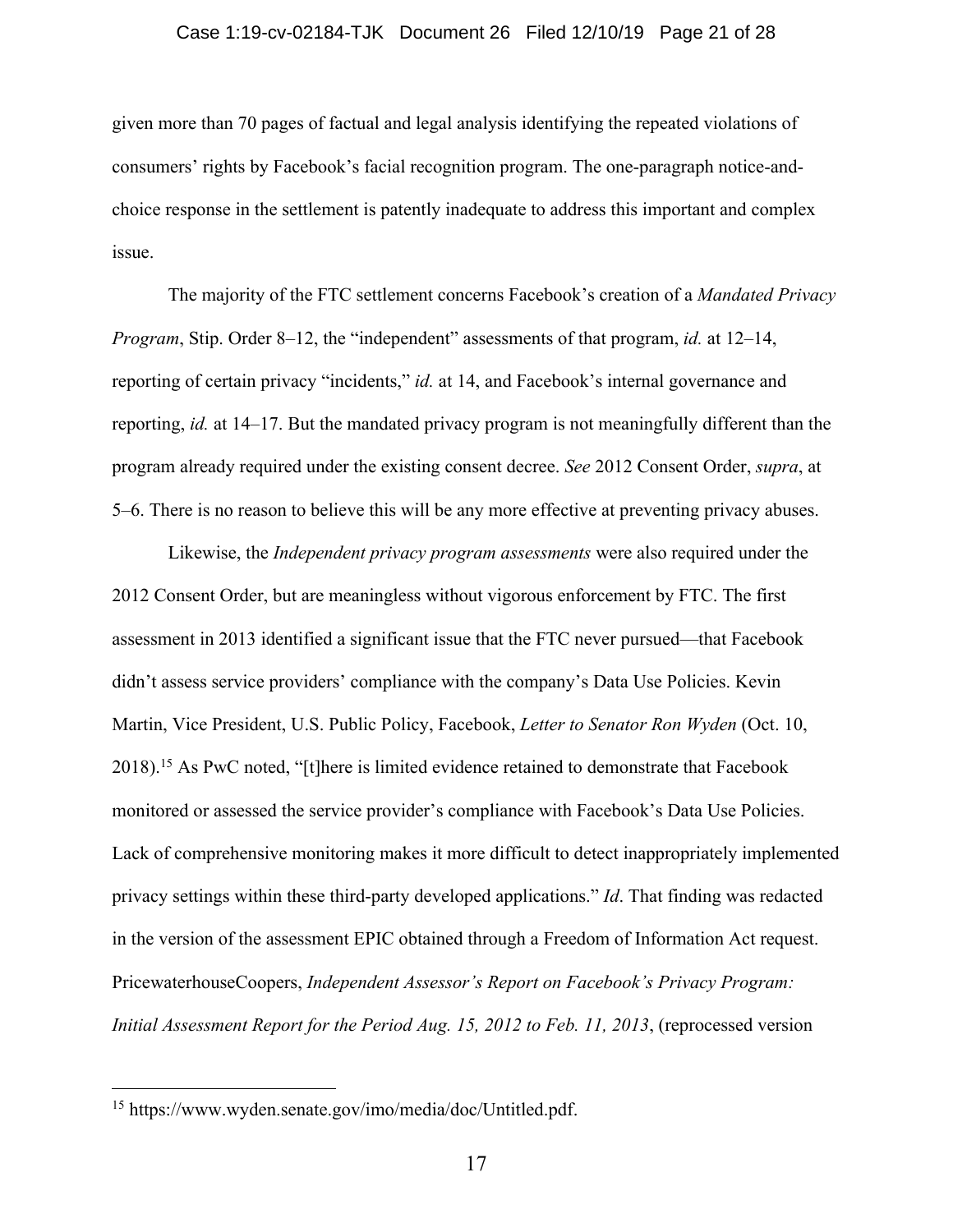released June 26, 2018).<sup>16</sup> Yet the FTC took no action to address Facebook's lax privacy practices after reviewing the assessment. The FTC settlement simply extends the assessment requirement from the 2012 Order, and does not make changes necessary to ensure that the assessments will be available to the public, that they will actually provide independent oversight, or that they will result in meaningful changes in Facebook's business practices.

The *Mandated independent privacy committee and other governance matters* do not establish the necessary means of independent oversight to safeguard the rights of users of the services. That is the responsibility of the Federal Trade Commission.

### **B. The FTC has the authority to change Facebook's business and data collection practices.**

Under Section 5(l) of the FTC Act, 45 U.S.C. § 45(l), the Commission has broad authority to take remedial action for violations of its Consent Orders. Given that Facebook has repeatedly violated the terms of the 2012 Consent Order in ways that impact the majority of the American public and show no signs of curtailing their data collection practices, and given the company's massive size and influence over American consumers, the FTC should restructure the company and impose new data protection obligations on Facebook in line with the Fair Information Practices.

The Code of Fair Information Practices("FIPs") sets out rights and responsibilities in the collection and use of personal data. EPIC, *Code of Fair Information Practices*. The FIPs are the starting point for all modern privacy law and were incorporated into the Privacy Act of 1974. Marc Rotenberg, Fair Information Practices and the Architecture of Privacy, 2001 Stan. Tech. L. Rev. 1. The FIPs have also been incorporated into other privacy laws and frameworks across the

<sup>16</sup> https://epic.org/foia/FTC/facebook/EPIC-18-03-20-FTC-FOIA-20180626-FB-Assessment-2013.pdf.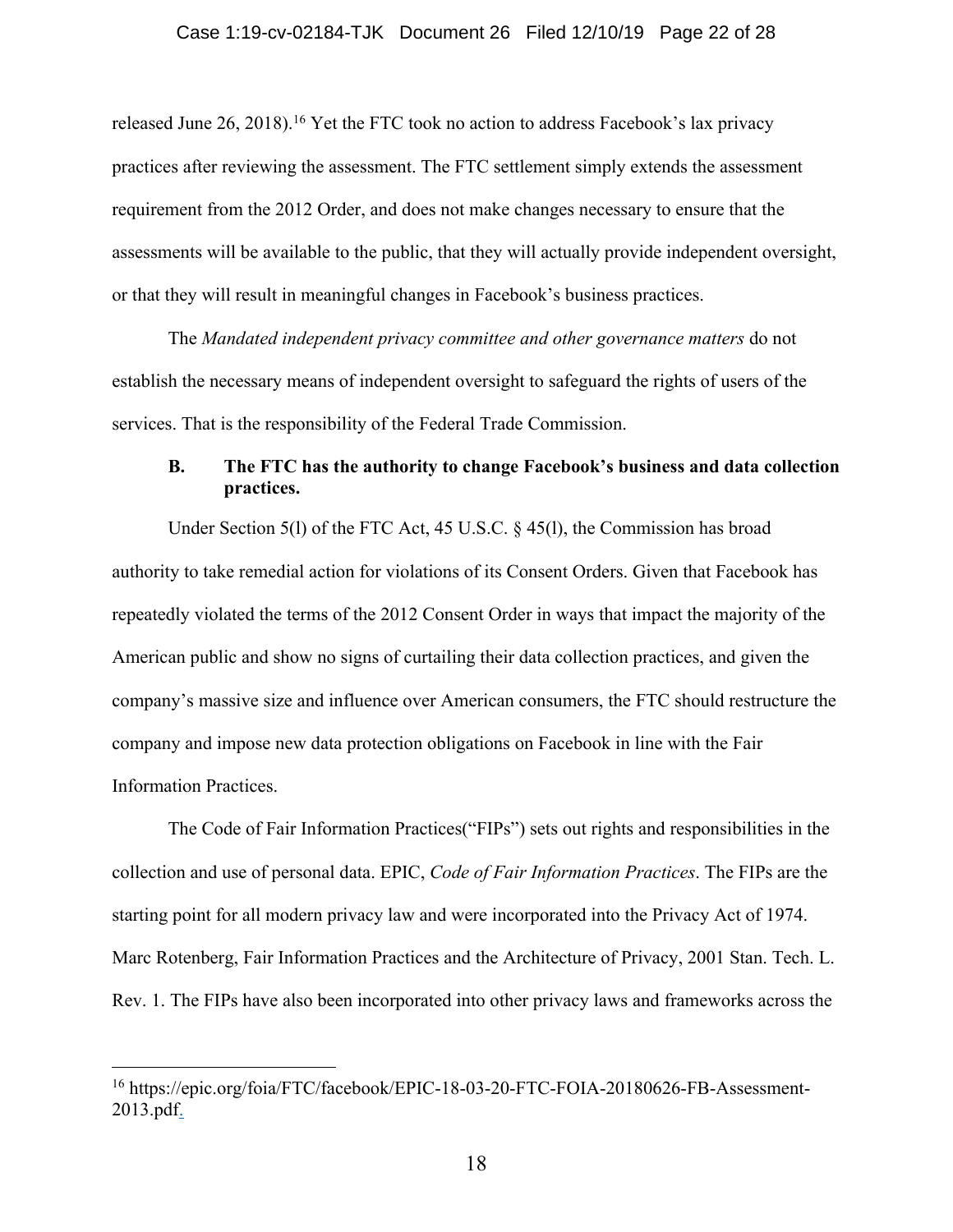### Case 1:19-cv-02184-TJK Document 26 Filed 12/10/19 Page 23 of 28

world, such as the Organization for Economic Cooperation and Development ("OECD") Privacy Guidelines, OECD Guidelines on the Protection of Privacy and Transborder Flows of Personal Data,<sup>17</sup> and the European Commission's Data Protection Regulation. Regulation (EU) 2016/679, of the European Parliament and the Council of 27 April 2016 on the protection of natural persons with regard to the processing of personal data and on the free movement of such data, and repealing Directive 95/46/EC (General Data Protection Regulation), 2016 O.J. (L 119) 1 at arts. 22, 13, 14, 15.

EPIC has repeatedly urged the FTC to incorporate the FIPs into the Commission's Consent Decrees and ensure that companies abide by their data protection obligations. *See, e.g.,*  EPIC, Comments to the FTC re: Draft Strategic Plan for Fiscal Years 2018 to 2022 (Dec. 5, 2017);<sup>18</sup> Letter from EPIC et al. to Chairman Joe Simons and Members of the Federal Trade Commission (Jan. 24, 2019).<sup>19</sup> The FTC should require Facebook to comply with FIPs for all uses of personal data across all services for all of its companies; compliance with the FIPs mandate should be ensured through independent audits, public reporting, and routine inspection by the FTC. But the FTC has failed to exercise its authority as needed to protect Facebook users.

The FTC has also failed to address Facebook's unlawful acquisition and integration of user data. Facebook has breached the commitments that it made to the Commission in 2014 regarding the protection of WhatsApp user data. Fed. Trade Comm'n, *FTC Notifies Facebook, WhatsApp of Privacy Obligations in Light of Proposed Acquisition* (Apr. 10, 2014); <sup>20</sup> Sheera Frenkel & Cade Metz, *WhatsApp Co-Founder Leaving Facebook Amid User Data Disputes*,

<sup>17</sup> http://www.oecd.org/document/18/0,3343,en\_2649\_34255\_1815186\_1\_1\_1\_1,00.html.

<sup>&</sup>lt;sup>18</sup> https://www.ftc.gov/system/files/documents/public\_comments/2017/12/00009-142478.pdf.

<sup>&</sup>lt;sup>19</sup> https://epic.org/privacy/facebook/2011-consent-order/US-NGOs-to-FTC-re-FB-Jan-2019.pdf

<sup>20</sup> https://www.ftc.gov/news-events/press-releases/2014/04/ftc-notifies-facebook-whatsappprivacy-obligations-light-proposed.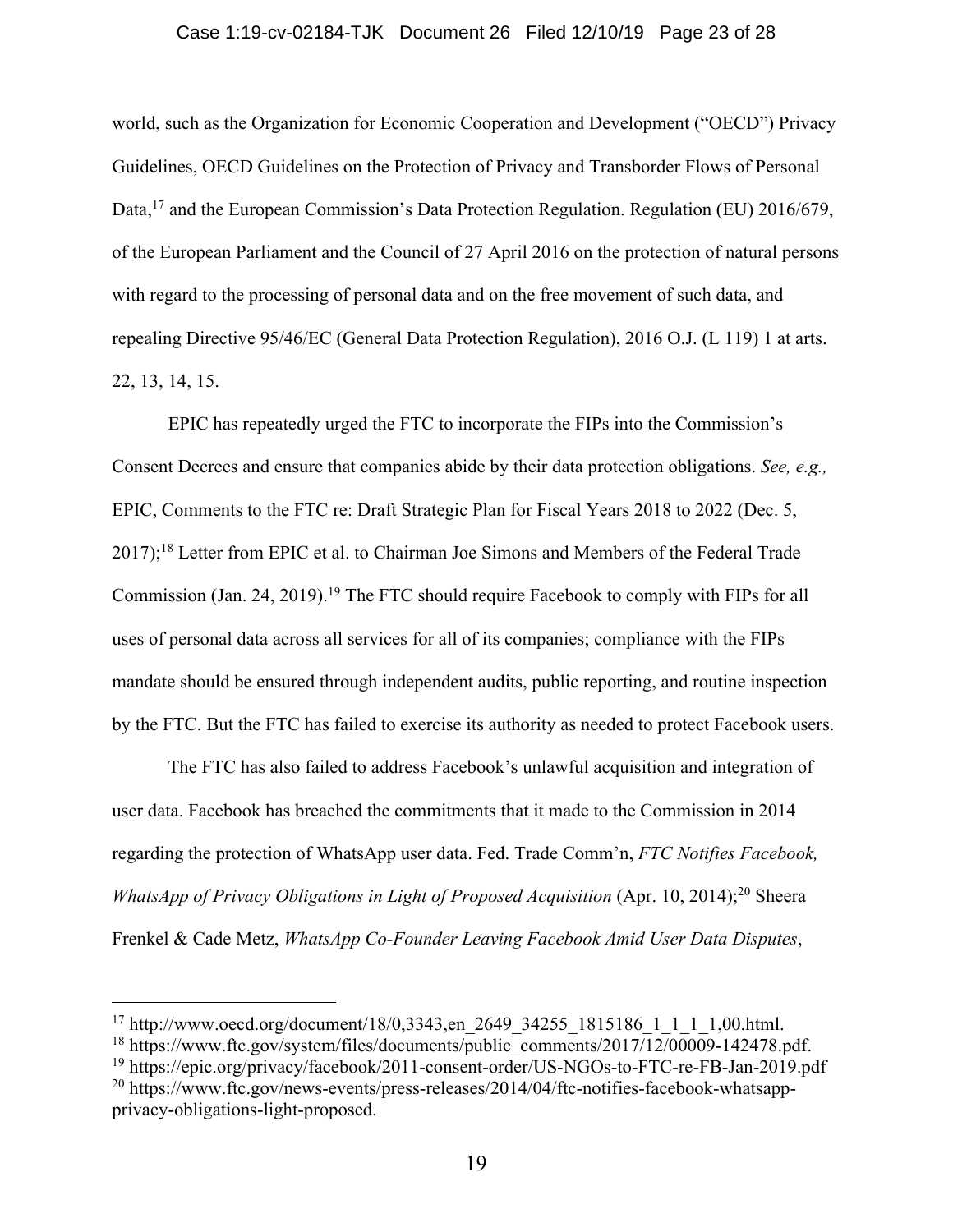#### Case 1:19-cv-02184-TJK Document 26 Filed 12/10/19 Page 24 of 28

N.Y. Times (Apr. 30, 2018).<sup>21</sup> EPIC, along with the Center for Digital Democracy, filed a complaint urging the Commission to block Facebook's acquisition of WhatsApp in 2014. EPIC Mot., Ex. 7, ECF No. 5-8. In 2016, after the merger had been approved, WhatsApp announced its plans to transfer users' personal information to Facebook, including their phone numbers, for Facebook to use for targeted advertising. *Looking Ahead for WhatsApp*, WhatsApp Blog (Aug. 25, 2016). EPIC and CDD then again filed a complaint with the FTC opposing the transfer of WhatsApp user data to Facebook and arguing that the proposed policy changes violated Section 5 of the FTC Act. EPIC Mot., Ex. 8, ECF No. 5-9. Yet the FTC has done nothing to protect WhatsApp users.

As EPIC's Marc Rotenberg recently explained, "If the FTC had stood behind its commitment to protect the data of WhatsApp users, there might still be an excellent messaging service, with end-to-end encryption, no advertising and minimal cost, widely loved by internet users around the world. But the FTC failed to act and one of the great internet innovations has essentially disappeared." Marc Rotenberg, *The Facebook-Whatsapp Lesson: Privacy Protection Necessary for Innovation*, Techonomy (May 4, 2018). As this occurred after the 2012 Consent Order, the FTC should require Facebook to unwind the acquisition of both WhatsApp and Instagram. *See* Tim Wu, *The Curse of Bigness: Antitrust in the New Guilded Age* 132–33 (2018). The companies should be reestablished as an independent entities and Facebook should be required to disgorge the personal data unlawfully it acquired. This restructuring is necessary to restore competition and innovation for Internet messaging and photo app services, two important goals for the future of the Internet economy.

<sup>21</sup> https://www.nytimes.com/2018/04/30/technology/whatsapp-facebook-jan-koum.html.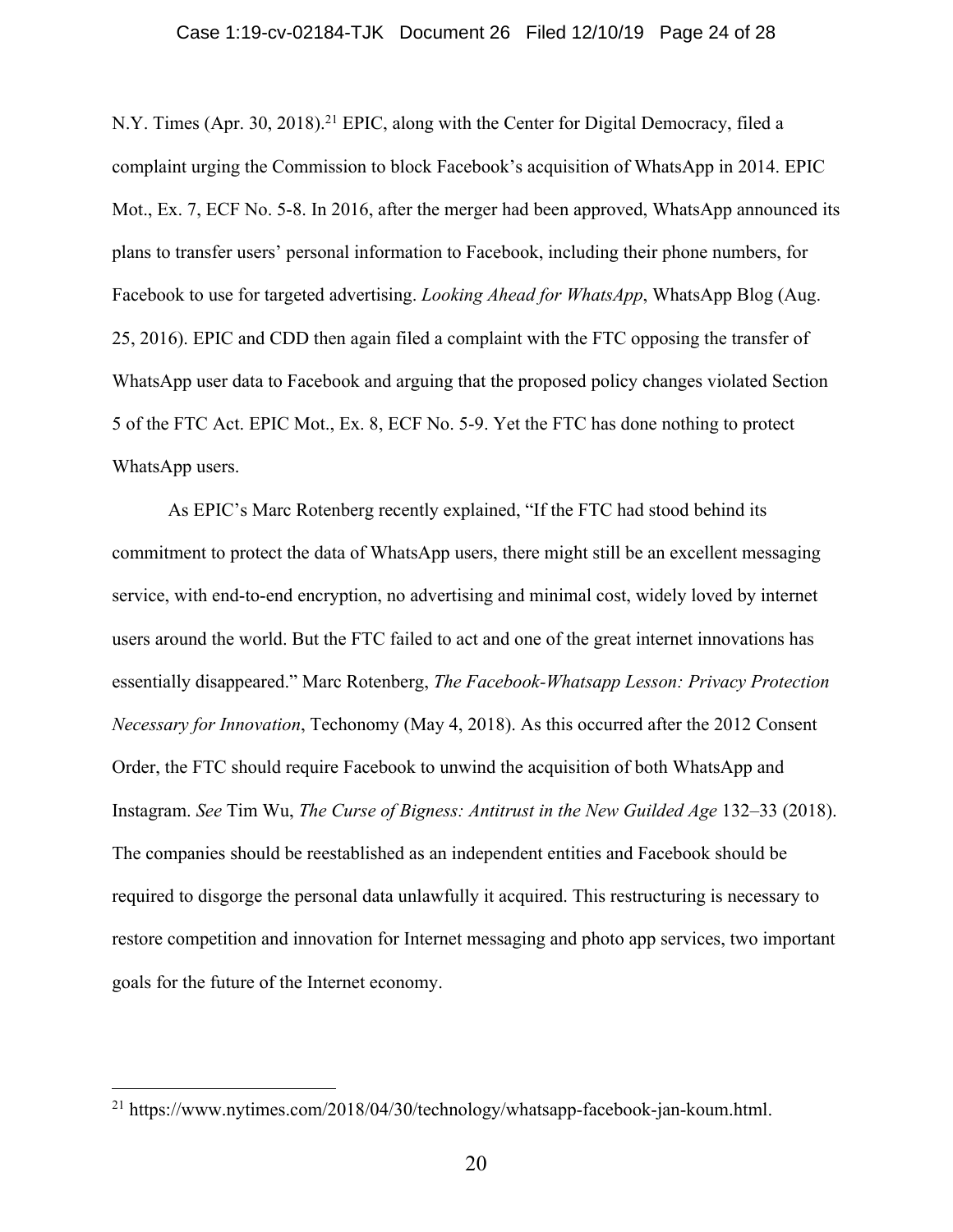Facebook should also end the practice of collecting personal data from individuals who are not in fact users of the service. In the absence of privity, the FTC has an additional obligation to correct business practices that are beyond the reach of market forces.

### **C. A monetary penalty is not sufficient to address Facebook's repeated privacy violations and will not protect Facebook users.**

The FTC's substantial fine does not compensate for the lack of strong injunctive relief. A large monetary penalty is not sufficient to address Facebook's repeated, systematic violations of the Consent Order and of Section 5. While a multi-billion-dollar fine may be large for the FTC, it is by no means unprecedented or even unexpected for a company of Facebook's size. In the eight years since the FTC announced its original complaint and consent order against Facebook, the company's revenue has increased more than 1000% from \$5 billion to over \$55. *Facebook Revenue 2009-2019 | FB*, Macrotrends (2019). <sup>22</sup> As Commissioner Slaughter noted in her dissenting opinion, Facebook currently "brings in around \$5 billion on a monthly basis." Slaughter Dissent, *supra*, at 8. And there is no question that Facebook's "ability to pay" a fine stretches well beyond \$5 billion. *Id*. at 11. There is even significant circumstantial evidence that \$5 billion is not sufficient to eliminate the financial benefits that Facebook "derived from the violations." Chopra Dissent, *supra*, at 15–16. Facebook's stock rose 5% when it disclosed the possibility of a \$3-5 billion penalty in April 2019, Nick Stat, *Facebook Sets Aside \$3 Billion Ahead of Record FTC Fine Over Privacy Violations*, The Verge (Apr. 24, 2019), <sup>23</sup> and its stock rose again when news reports confirmed the \$5 billion penalty in July 2019. Rob Price, *Why* 

<sup>22</sup> https://www.macrotrends.net/stocks/charts/FB/facebook/revenue.

<sup>&</sup>lt;sup>23</sup> https://www.theverge.com/2019/4/24/18514805/facebook-q1-2019-earnings-ftc-record-fineprivacy-violations-3-billion.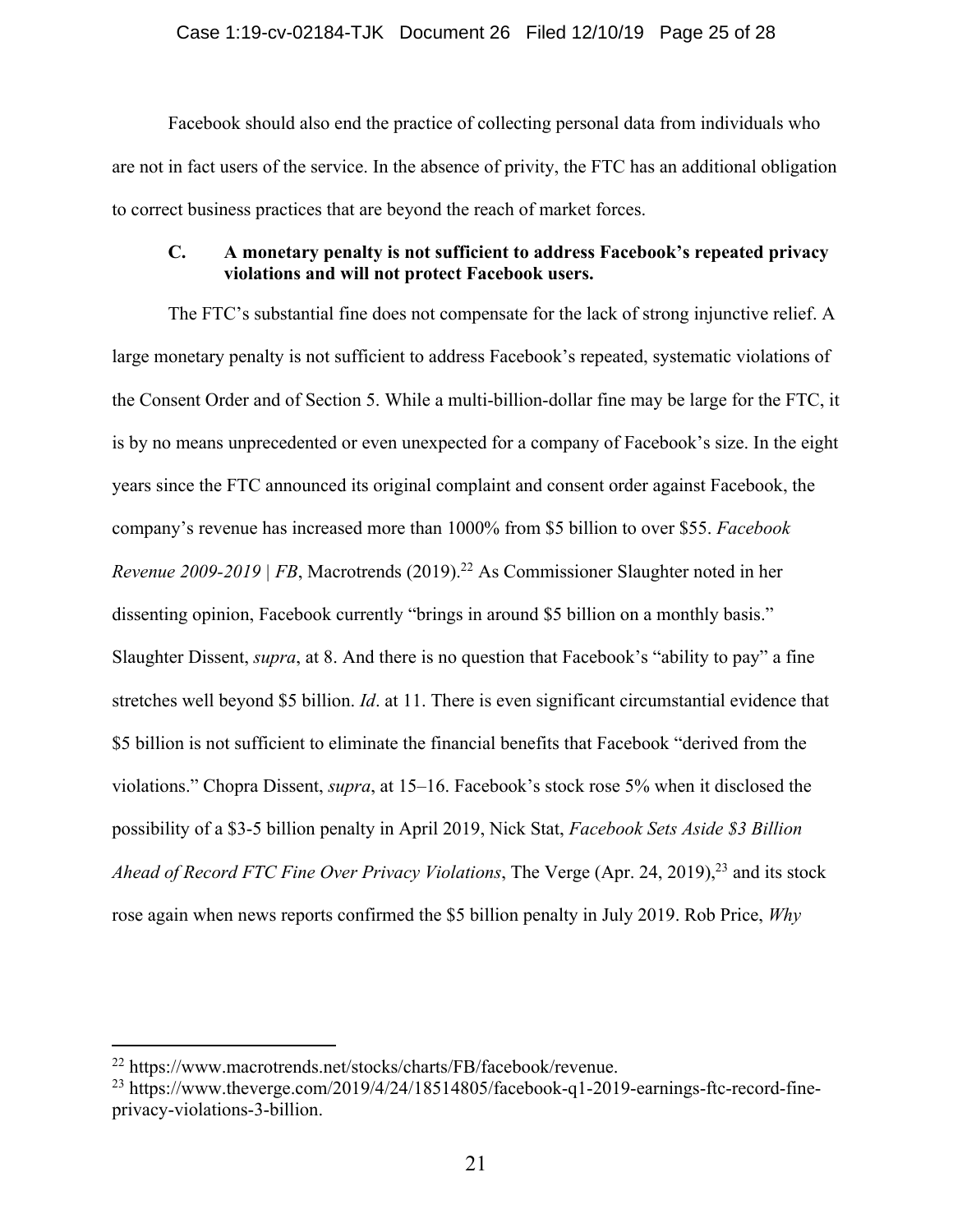*Facebook's Stock Jumped Despite Facing a Record-breaking \$5 Billion FTC Penalty: 'A Slap on the Wrist'*, Bus. Insider (July 12, 2019). 24

Members of Congress have been outspoken critics of the settlement, arguing that the fine will not deter Facebook from future wrongdoing. Senators Edward Markey (D-MA), Richard Blumenthal (D-CT), and Josh Hawley (R-MO) wrote the FTC a letter that said: "It is clear that a \$5 billion fine alone is a far cry from the type of monetary figure that would alter the incentives and behavior of Facebook and its peers." Letter from Senators to FTC Chairman Simons and Commissioners Chopra, Phillips, Slaughter, and Wilson (July 16, 2019). <sup>25</sup> And House Antitrust Subcommittee Chairman David N. Cicilline (D-RI-01) said: "This fine is a fraction of Facebook's annual revenue. It won't make them think twice about their responsibility to protect user data." Press Release, Cicilline Statement on Facebook Settlement (July 12, 2019).<sup>26</sup>

### **III. The Court Should Carefully Consider Comments of Amici as other Opportunities for Public Comment are Precluded in this Settlement Review**

As a matter of agency practice and regulation, proposed FTC Consent Orders are posted for comment a public record for 30 days along with "the order contained in the consent agreement, the complaint, and the consent agreement." 16 C.F.R. § 2.34(c). EPIC, for example, has submitted many comments to the Commission regarding proposed settlements. See, e.g., EPIC, Comments to the FTC, *In re: Uber Technologies, Inc.*, FTC File No. 152-3054 (May 14, 2018); <sup>27</sup> EPIC, Comments to the FTC, *In re: Paypal, Inc.*, FTC File No. 162-3102 (March 29, 2018); <sup>28</sup> EPIC, Comments to the FTC, *In re: Snapchat, Inc.*, FTC File No. 132 3078 (June 9,

<sup>24</sup> https://www.businessinsider.com/facebook-stock-rose-news-5-billion-ftc-settlement-whycritics-2019-7

<sup>25</sup> https://www.markey.senate.gov/download/ftc-facebook-settlement-letter-.

<sup>26</sup> https://cicilline.house.gov/press-release/cicilline-statement-facebook-settlement.

<sup>27</sup> https://epic.org/apa/comments/EPIC-FTC-Revised-Uber-Settlement.pdf.

<sup>28</sup> https://epic.org/apa/comments/EPIC-FTC-PayPal-ConsentOrder.pdf.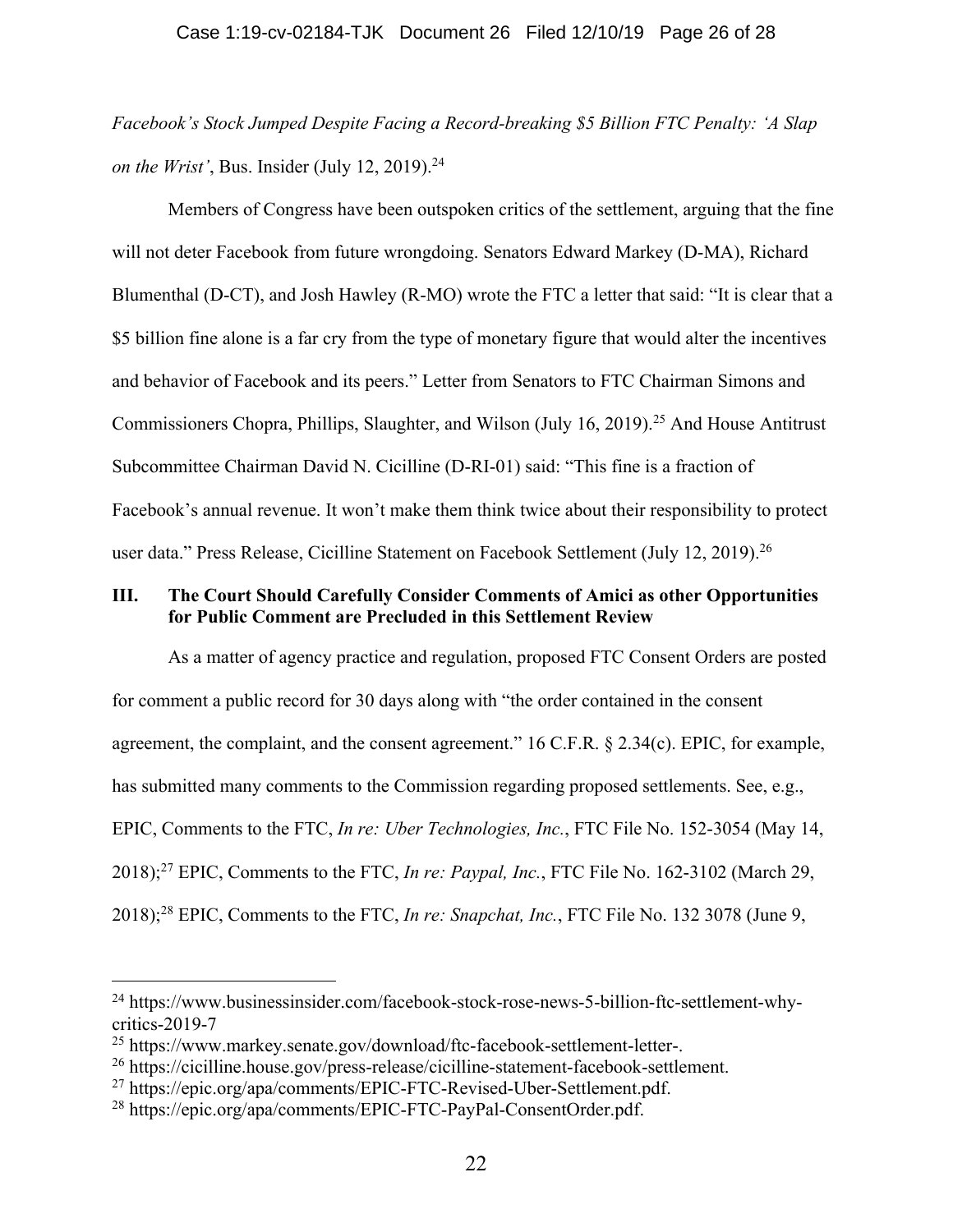### Case 1:19-cv-02184-TJK Document 26 Filed 12/10/19 Page 27 of 28

2014).<sup>29</sup> EPIC even filed extensive comments on the initial proposed Consent Order with Facebook. EPIC, Comments to the FTC*, In re: of Facebook, Inc.*, FTC File No. 092 3184 (Dec. 27, 2011).<sup>30</sup> In some instances, the Commission has incorporated EPIC's recommendations on proposed settlements to the benefit of consumers. Decision and Order, *In re: Uber Technologies,*  Inc., FTC No. 1523054 (Oct. 25, 2018).<sup>31</sup>

In this proceeding, however, the FTC has sidestepped the regulatory opportunity for EPIC other members of the public to comment on the proposed settlement. As a consequence, the submissions of *amici* provide the only opportunity for the concerns of the public to be considered prior to the approval of the consent order. As the Federal Trade Commission is a public agency, the Court must ensure that the interests of the public are protected. There is more than ample evidence that the proposed settlement fails this test.

### **CONCLUSION**

For the foregoing reasons this Court should deny the parties' Motion to Approve the Consent Judgment and remand the case to the Commission for further proceedings.

<sup>29</sup> https://epic.org/privacy/ftc/FTC-Snapchat-Cmts.pdf.

<sup>30</sup> https://epic.org/privacy/facebook/Facebook-FTC-Settlement-Comments-FINAL.pdf.

<sup>&</sup>lt;sup>31</sup> https://www.ftc.gov/system/files/documents/cases/152 3054 c-4662 uber technologies revised decision and order.pdf.